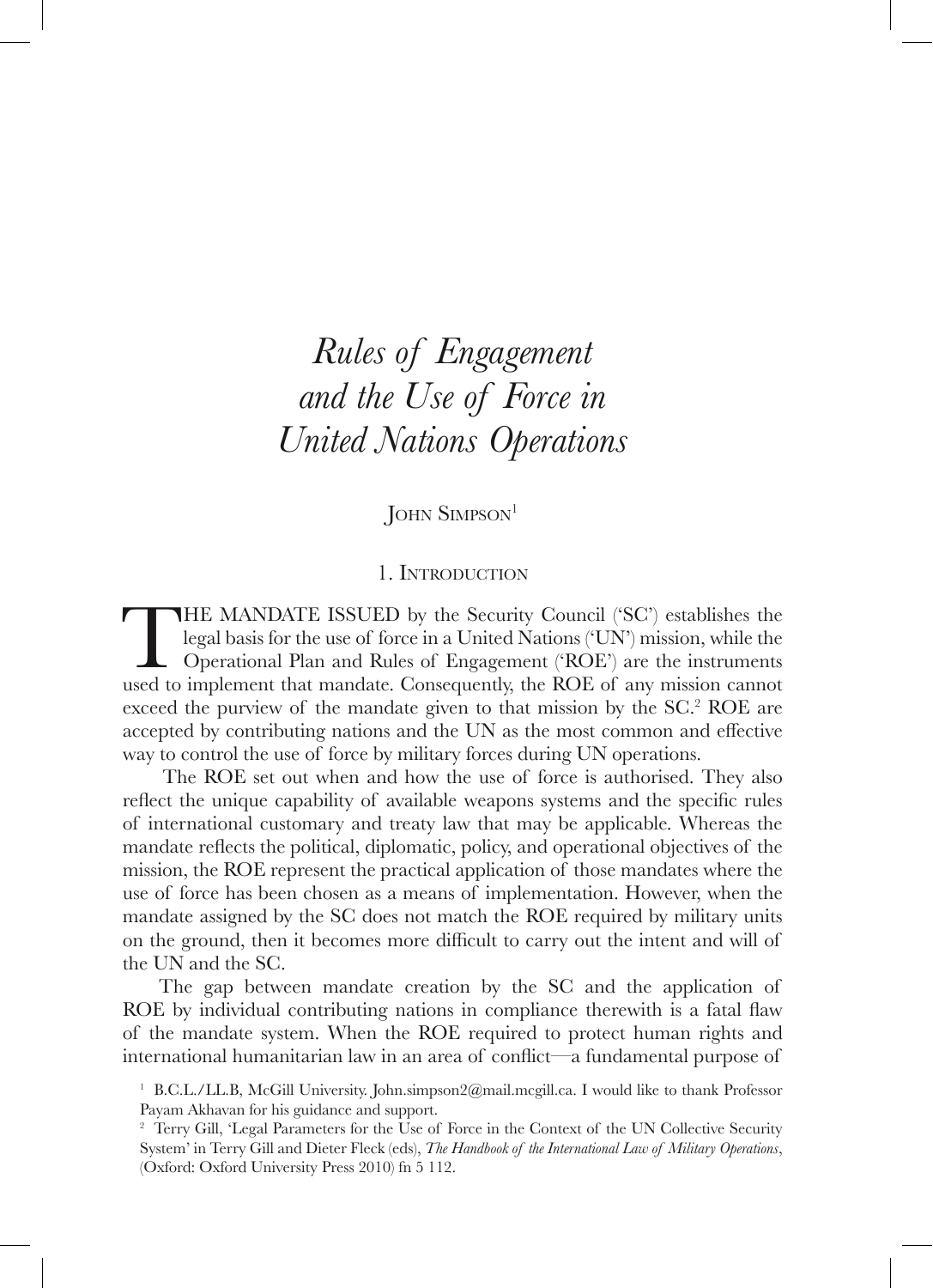the UN—do not match the mandate given by the SC, problems arise.<sup>3</sup> A mission may freeze due to its inability to act, or it may undergo 'Mandate Creep' where a Chapter VI mandate, meant to focus on observation and civil support, will begin to shift into Chapter VII, which allows military intervention, without the approval of the SC. In the former case, UN soldiers are forced to stand idly by and watch human rights abuses without lifting a finger, while in the latter, UN forces arguably violate international law despite furthering the true intent and purpose of their mission. The UN's experiences in Rwanda and the former Yugoslavia attest to these unfortunate situations. The UN Organization Mission in the Democratic Republic of the Congo (MONUC) suffered from the same deficiencies, but made decisive changes after the intervention by French forces in 2003. This particular mission will be elaborated upon more extensively below.

Regardless, the disparity between mandates and ROE development reflects a need for change. This article will discuss the interrelationship between UN mandates and ROE in situations where the UN has deemed the use of force to be necessary. Section 2 will discuss basic principles of ROE and how they are formulated. Section 3 will then analyse how the use of force and ROE fit into UN mandates as well as international humanitarian law ('IHL'). Section 4 focuses on the political and policy influences that negatively affect the creation of mandates and how those influences create gaps between the conceptualisation of the mandate and the formulation of ROE for UN missions. Section 5 explores the consequences of those gaps: the phenomena of Frozen Mandate and Mandate Creep. Section 6 will provide a case study, based on the MONUC mission, which concludes that clear mandate formulation and standardisation at the outset of UN missions, rather than progressive escalation of mandates, can have positive and tangible results for ROE drafting and implementation.

# 2. Rules of Engagement: Basic Principles

ROE constitute the most direct influence that the international law of armed conflict has on peacekeepers.<sup>4</sup> In the context of UN peacekeeping missions, the ROE are inherently connected to the level of force authorised in the mandate issued by the Security Council, which is, in turn, influenced by the concerns of the Security Council.<sup>5</sup>

<sup>&</sup>lt;sup>3</sup> *Charter of the United Nations* (adopted 26 June 1945, entered into force 24 October 1945) 1 UNTS XVI article 1(1).

<sup>4</sup> Mary Ellen O'Connell, 'Historical Development and Legal Basis: Binding Effect of International Law for the Soldier' in Dieter Fleck (ed), *The Handbook of International Humanitarian Law* (Oxford: Oxford University Press, 2013) 38.

<sup>&</sup>lt;sup>5</sup> The term peacekeeping is used in this paper as a term encompassing peacekeeping in its classical sense as well as the principle of peace enforcement.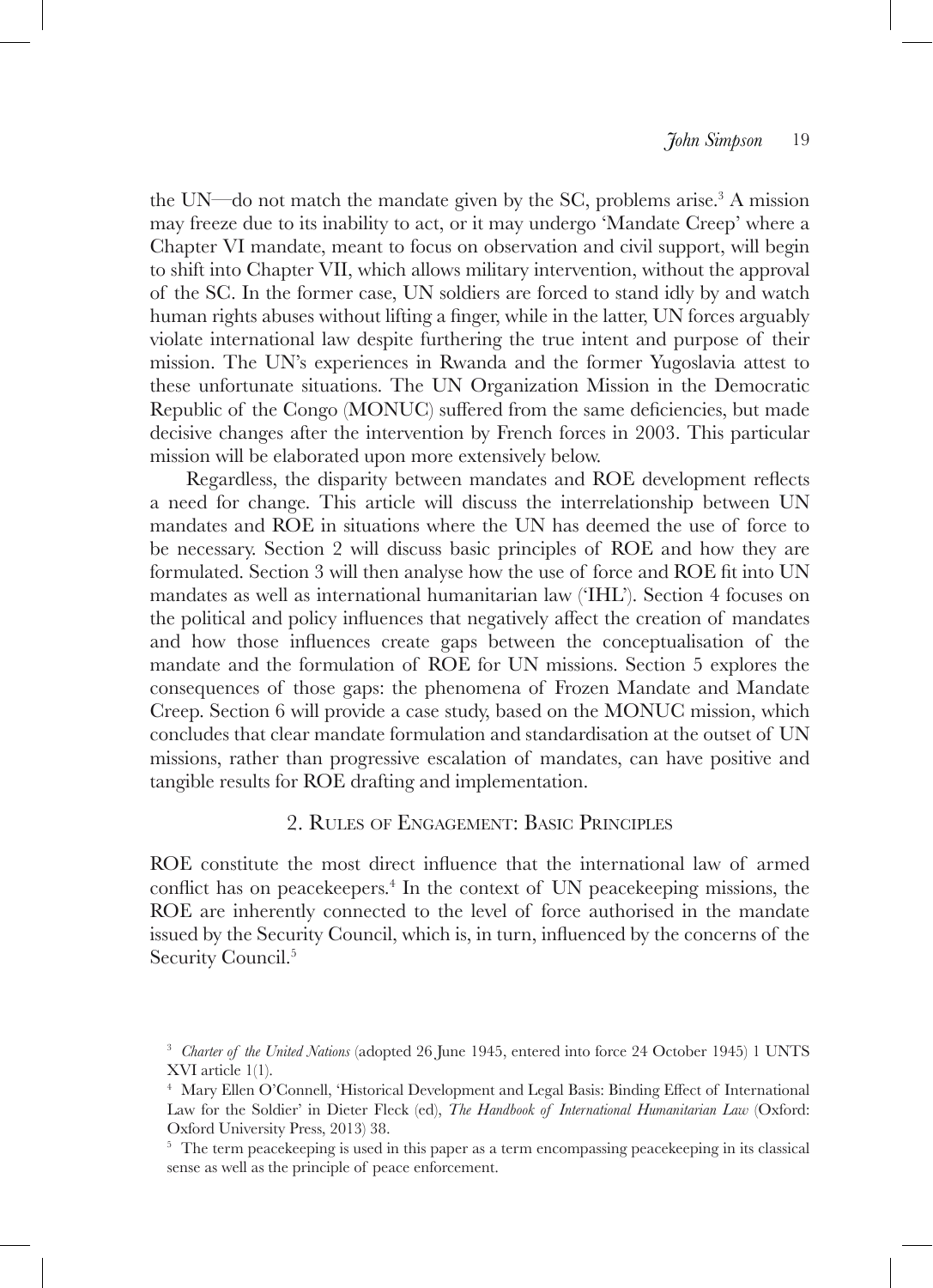The application and translation of ROE is the responsibility of the commander and their planning staff and, especially in the UN context, must be translated from a theoretical mandate into a practical, understandable, and applicable set of rules on the permitted use of force.6 Commanders are obliged to understand and apply all applicable rules of international law and formulate ROE that comply with them. They must also ensure that ROE given to soldiers in the field are understandable so that, if soldiers do have to use force in the course of their mission, it is done in a way that is both controlled and legal.7 The United States Judge Advocate General's *Operational Law Handbook* comments on the multifaceted influences that must be taken into account during the establishment of ROE, including customary and treaty law principles, but also political objectives and mission limitations such as in the context of a UN mission—the applicable Security Council mandate.8 The ROE stipulate the means and methods of permitted use of force and are normally formulated by the Department of Peacekeeping Operations, with input from the Force Commander, and issued to troops in the field in the form of a pamphlet or laminated card known as Orders for Opening Fire.<sup>9</sup>

The applicable rules for using force under the ROE will differ according to international law and according to each new mission, as well as each individual situation that occurs, but in all cases ROE and the application of force must respect the IHL principles of necessity, distinction, proportionality, and humanity, topics that will be discussed in more detail in Section 4 of this article.<sup>10</sup> Therefore, the soldiers tasked with implementing the ROE must be familiar with, and trained in, the ROE of their particular mission. ROE for UN missions are often defined in negative terms, as rules of when not to use of force. This reflects the statement of Ben F. Klappe, in his section of *The Handbook of International Humanitarian Law* on ROE, expressing the general hesitancy of soldiers in UN missions to use force in any proactive way, even if doing so would serve the mission's purpose and the greater good more fully. He found that soldiers taking part in UN missions were trained to be reluctant to use force at all.<sup>11</sup>

This illustrates the conflict between mandates and ROE that has led soldiers to follow their ROE too restrictively or act on their principles of humanity and

<sup>6</sup> Patrick Cammaert and Ben Klappe, 'Application of Force and Rules of Engagement in Peace Operations' in Gill and Fleck (eds) (n 2) 151; see, also, Judge Advocate General of the United States, *United States Operational Law Handbook* (Virginia: The Judge Advocate General's Legal Center and School, U.S. Army 2013) 75.

<sup>7</sup> Ben F. Klappe, 'The Law of International Peace Operations: Rules of Engagement' in Fleck (ed) (n 4) 634.

<sup>&</sup>lt;sup>8</sup> Judge Advocate General of the United States, (n 6) 75.<br><sup>9</sup> Trevor Findlay, 'The Use of Force by Peacekeepers in Self-Defence: Some Politico-Legal Implications' in Alex Morrison et al (eds), *Peacekeeping with Muscle: The Use of Force in International Conflict Resolution* (Clementsport: The Canadian Peacekeeping Press 1997) 52.

<sup>10</sup> Alan Cole et al (eds), *Rules of Engagement Handbook* (Sanremo: International Institute of Humanitarian Law 2009) 5.

<sup>&</sup>lt;sup>11</sup> Klappe, in Fleck (ed)  $(n 5)$  633.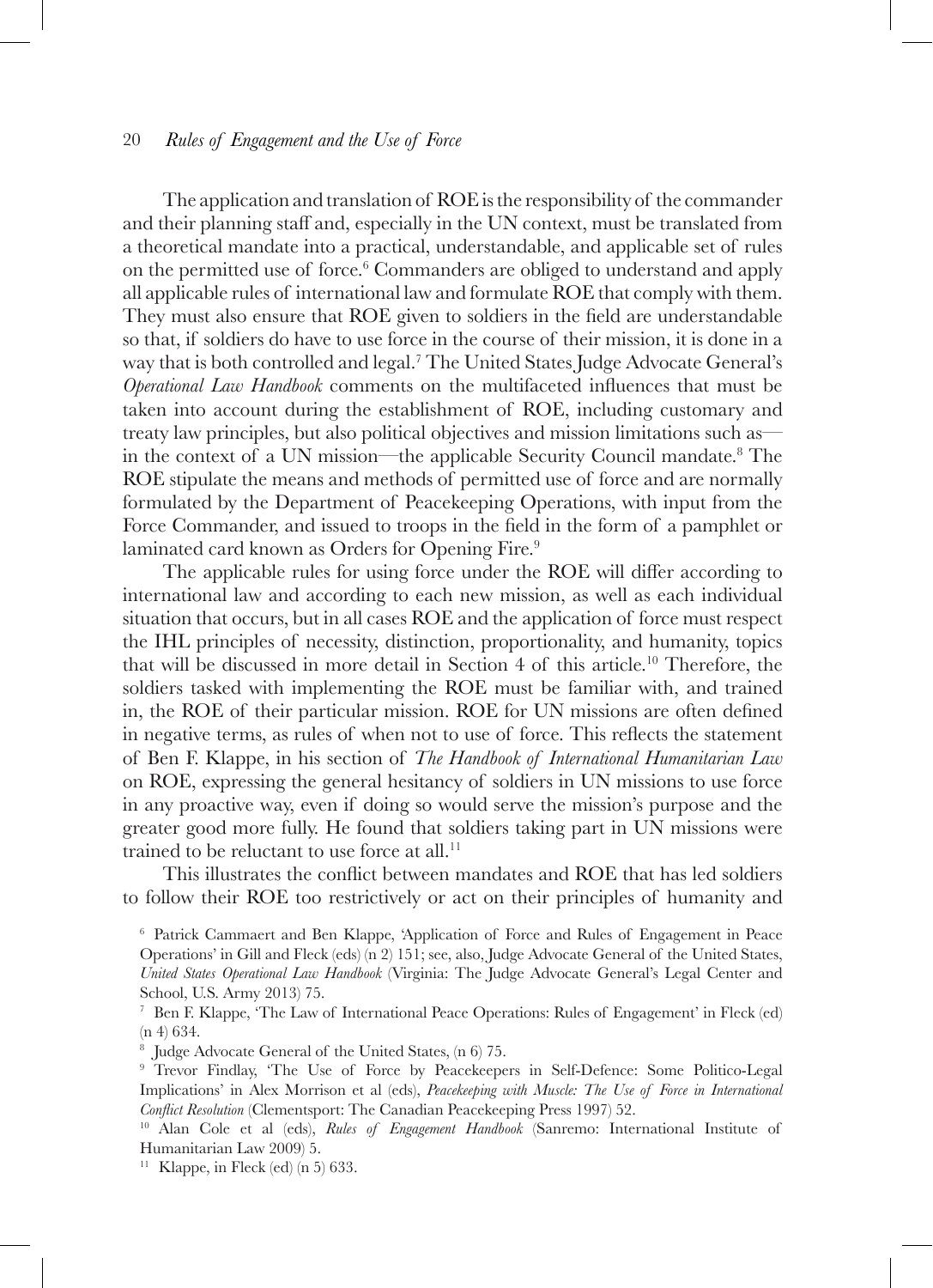conscience, resulting in a distortion of their ROE as well as the mandate of the mission.<sup>12</sup> The use of force is ultimately the soldier's decision, and ROE must be permitted the flexibility to adapt to the specificity of each mission and the obstacles encountered. As will be seen in the following Sections, ROE for UN missions suffer from being limited by the mandate that gives them legal legitimacy.

# 3. The Use of Force in UN Missions and International Law

ROE represent the practical application of the use of force theoretically envisioned by the United Nations and are therefore influenced by political, legal and social factors.13 While UN troops are, in all situations, permitted to use force up to and including lethal force for their own personal self-defence as well as the defence of their unit, beyond those parameters it is the mandate that dictates how far individual soldiers are permitted to use force to defend civilians, take proactive roles, or—in a more recent and controversial development—defend the mandate and the mission itself.14 In the UN's *Handbook on United Nations Multidimensional Peacekeeping Operations* the 'appropriate use of force' is explained in the following way:

> The use of force by the military component will depend on the mandate of the peacekeeping operation and the rules of engagement; sometimes the Security Council will authorise a peacekeeping operation to use armed force in situations other than in self-defence. The circumstances under which the operation may use armed force will then be spelt out in the relevant resolution of the Council. The rules of engagement for the peacekeeping operation will clarify the different levels of force that can be used in various circumstances, how each level of force should be used and any authorisations that may need to be obtained from commanders.<sup>15</sup>

In all situations where UN troops are permitted to use force, whether in self-defence or in a peace-enforcement capacity, the fundamental principles of IHL will apply.16 Peacekeeping falls under a Chapter VI mandate, generally a role of observation and civilian support, or a Chapter VII mandate, which normally calls for more aggressive action in conflict zones where human rights abuses are occurring.

<sup>&</sup>lt;sup>12</sup> Mary Ellen O'Connell, in Fleck (ed) (n 5) 39.

<sup>&</sup>lt;sup>13</sup> Chief of the Defence Staff, *Use of Force for CF Operations, B-G*7-005-501/FP-001 (Ottawa: Government of Canada 2008) 2–4; see, also, Judge Advocate General of the United States (n 6) 75; see, also, Cammaert and Klappe, in Gill and Fleck (eds) (n 2) 151.

<sup>14</sup> Trevor Findlay, *The Use of Force in UN Peace Operations* (Oxford: Oxford University Press 2002) 361. 15 United Nations, *Handbook on United Nations Multidimensional Peacekeeping Operations* (New York:

Department of Peacekeeping Operations 2003) 57.

<sup>16</sup> UN Doc ST/SGB/1999/13 (1999), *Secretary-General's Bulletin: Observance by United Nations Forces of International Humanitarian Law* ('*Secretary General's Bulletin*').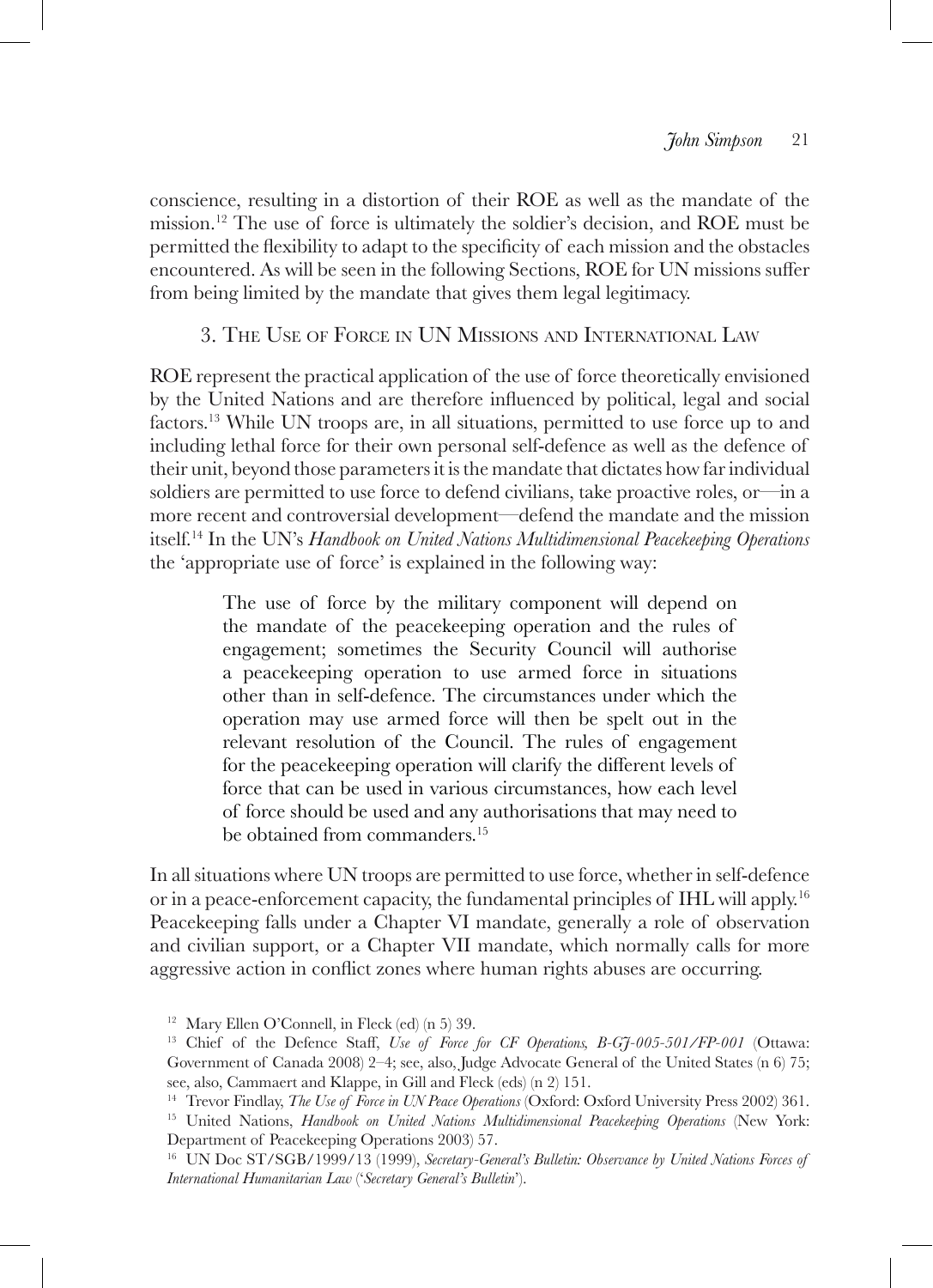### *A. Chapter VI*

The use of force for self-defence is considered the minimum that the UN can afford to the troops it sends into conflict zones.17 This basic principle was established during the deployment of the UN Emergency Force (UNEF I) that was sent to Egypt in November 1956, and has been included in the guidelines of every peacekeeping mission deployed by the UN since. This mission established the classical conception of peacekeeping, based on Chapter VI of the UN Charter, the idea for which is largely credited to then Canadian Minister of Foreign Affairs Lester B. Pearson. Chapter VI of the UN Charter allows the SC to use any means, short of calling for the use of force, to peacefully resolve a conflict.<sup>18</sup> The self-defence principle has, however, been blurred and expanded since that first deployment to include defence of the mandate.

The principle of self-defence in the context of UN Chapter VI mandates has expanded to include, depending on the capacity of the UN force, defence of the mandate and the mission.19 The expansion of the definition led former UN Secretary-General (SG) Dag Hammarskjold to refer to peacekeeping as 'Chapter VI-and-a-half '.20 The extension of the self-defence principle to defence of the mission and the mandate gives UN forces an additional guiding principle to help them ascertain hostile intent. Allowing these principles to apply to the defence of the mandate is a positive development, as it gives UN forces the interpretive flexibility to act where the substance and purpose of a mission is threatened.<sup>21</sup> The principle of defence of the mission was used during the UN Operation in the Congo (ONUC) in the 1960s and was criticised as being an unjustified expansion of a Chapter VI mandate into Chapter VII.22 It has developed since then as the basis for the new, proactive role that UN peacekeeping forces increasingly have to play; this will be analysed in detail through a case study in Section 7. Unfortunately, it comes nowhere close to bridging the gap between the mandate creation process and ROE formulation. UN peacekeepers are trained to be reluctant to use force, and this, combined with the predominantly defensive nature of UN ROE, creates hesitancy in using force even when it is justified. For example, during ONUC twelve Irish soldiers were ambushed and ten were killed. In the field report, the Irish officer's confusion over their ROE was cited as the reason for the incident;

 $\!\!^{21}$  Findlay (n 17) 87.  $\!\!^{22}$ ibid 88.

<sup>&</sup>lt;sup>17</sup> Findlay, in Alex Morrison et al (eds) (n 9) 53.<br><sup>18</sup> Ben F. Klappe, 'The Law of International Peace Operations: General' in Fleck (ed) (n 4) 612.

<sup>19</sup> Terry Gill, 'Legal Parameters for the Use of Force within the Context of Peace Operations' in Gill and Fleck (eds) (n 2) 150.

<sup>&</sup>lt;sup>20</sup> Larry Johnson, 'Peacekeeping with Muscle: Possibilities Under the Charter of the United Nations' in Morrison et al (eds) (n 9) 27.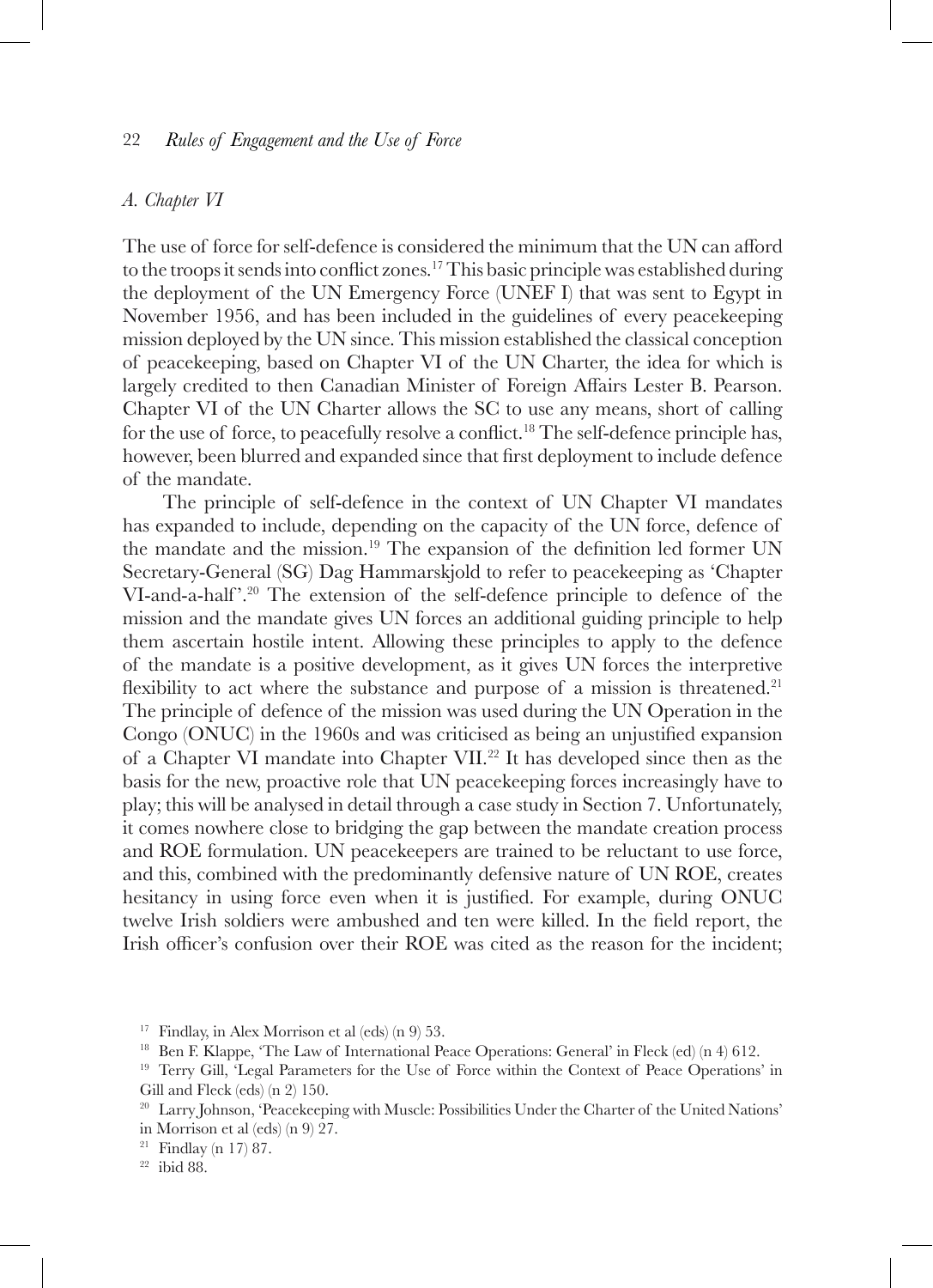the troops felt that they only had legal authority to use force if fired upon first.<sup>23</sup> During the UN Assistance Mission for Rwanda (UNAMIR), in addition to the almost 800,000 civilians massacred, ten Belgian soldiers, who were part of the UN force, were disarmed and executed by Hutu militiamen during the Tutsi genocide without firing a shot in self-defence.<sup>24</sup> Since the Hutu militiamen did not use force in apprehending the Belgians, the latter did not feel that they could use force legally according to their mandate and, as a result, handed over their weapons.25 ROE cannot be so stringent that soldiers second-guess themselves when interpreting whether a potential assailant can be considered a military target. This must be the soldier's decision based on the reasonable belief in the hostile intent of the potential assailant and the particular situation and context.26 This will likely result in UN forces gaining credibility and effectiveness rather than losing it.

It has always been assumed that the credibility of a UN mission under Chapter VI has derived from the consent of the parties involved.<sup>27</sup> However, this is becoming less and less applicable, as parties to conflicts manipulate the UN's efforts for strategic purposes and undermine the efforts of peacekeepers.<sup>28</sup> In the *Brahimi Report*, chaired by Lakhdar Brahimi, the panel tasked with drafting the report reiterated the importance of consent and impartiality towards the parties in conflict as the primary foundations of peacekeeping operations. This was, however, a precursor to the more important point that consent, or the lack of it, should not be permitted to hinder a UN force's ROE or their application in self-defence, defence of the mandate, or defence of civilians.29 Brahimi states in his report that 'rules of engagement should not limit contingents to stroke-for-stroke responses but should allow ripostes sufficient to silence a source of deadly fire that is directed at United Nations troops or at the people they are charged to protect and…should not force United Nations contingents to cede the initiative to their attackers.'30 The *Brahimi Report* argues that UN ROE should allow for proactive engagement with forces that show hostile intent.

<sup>23</sup> For a detailed account of the incident see E. W. Lefever and W. Joshua, *United Nations Peacekeeping in the Congo, 1960-1964: An Analysis of Political, Executive and Military Control*, vol 3 (Brookings Institution for the US Arms Control and Disarmament Agency: Washington, DC 1966) appendix P-7.

<sup>24</sup> Findlay (n 17) 280. 25 Astri Suhrke, 'Dilemmas of Protection: The Log of the Kigali Battalion' (1998) 5 *International Peacekeeping* 1, 9.<br><sup>26</sup> Klappe, in Fleck (ed) (n 4) 635.<br><sup>27</sup> Terry Gill, 'Characterisation and Legal Basis for Peace Operations' in Gill and Fleck (eds) (n 2)

136.

<sup>28</sup> UN Doc A/55/305-S/2000/89 (2000), *Identical letters dated 21 August 2000 from the Secretary-General to the President of the General Assembly and the President of the Security Council: report of the Panel on United Nations Peace Operations* ('*Brahimi Report*') para 48; see, for example, how during the UNAMIR mission in Rwanda, the Hutu militia used the pretext of the Arusha Peace Agreement and the limited mandate and ROE of the UN forces to stockpile weapons and prepare for the impending genocide perpetrated against the Tutsi population: Findlay, (n 17) 278.

<sup>29</sup> *Brahimi Report* (n 28) paras 49–50.

<sup>30</sup> *Brahimi Report* (n 28) para 49.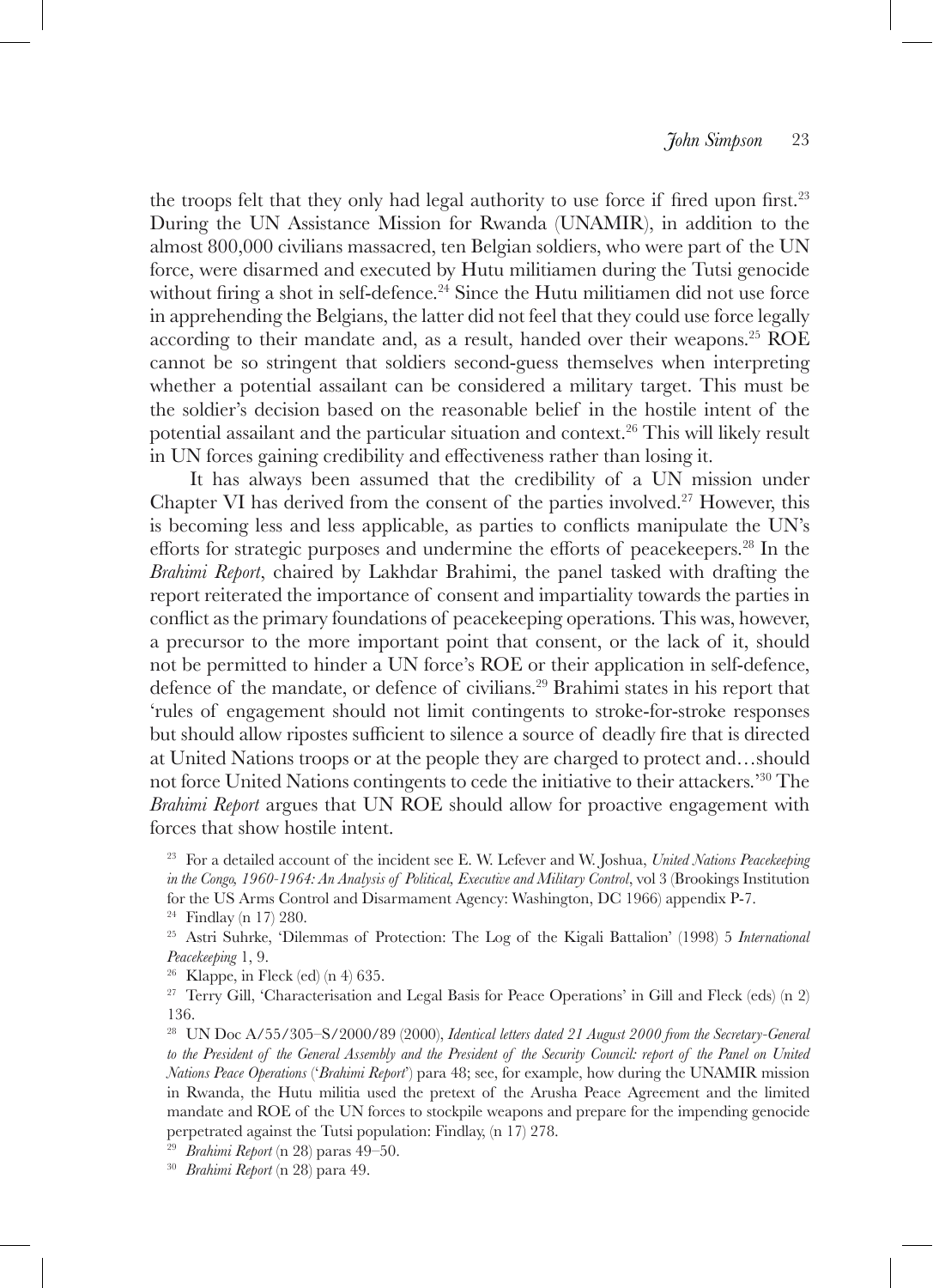The foundation of UN peacekeeping operations' credibility was previously based on impartiality in the sense of treating both sides equally.31 The *Brahimi Report* suggests an interpretation of impartiality based on adherence to the principles of the UN Charter and the mandate assigned to the mission by the SC.32 Where there is an aggressor showing hostile intent, peacekeepers should, under a Chapter VI mandate and their ROE, be able to use force to defend the targets of that aggression with moral and legal justification.33 This new interpretation of impartiality has the power to lend more credibility to UN missions, as long as mandates remain flexible enough to allow ROE to adapt to changing situations on the ground. It means a UN force with credibility based on positive action instead of a symbolic and non-threatening military presence. In the past, the old view of impartiality pushed some UN commanders to manipulate situations to allow them to intervene where their consciences necessitated action, but the limits of their mandate—and consequently their ROE—prevented the legal use of force.

During the ONUC mission, which took place from 1960-1964, Dag Hammarskjöld used the strategy of interposing UN soldiers between civilians and hostile forces to enable the use of force in self-defence.<sup>34</sup> This way, peacekeepers could use force legally under a Chapter VI mandate if attacked, which helped deter belligerent forces. Hammarskjöld was criticised for allowing this mandate creep in the Congo, which France, Britain, and Belgium claimed was beyond the legal authority of the mission.35 The UN Protection Force (UNPROFOR) also used this strategy in the former Yugoslavia while it was still mandated under Chapter VI, as did UNAMIR.36 In Rwanda, Lieutenant-General Roméo Dallaire, the UN Force Commander, posted his small force as guards outside of the safe zone, placing them between fleeing Tutsis and Hutu militiamen.37 While this strategy shows that UN leaders can, to a certain extent, defend civilians without having to use force, it is clear, based on the frequency of its use as a strategy, that it has become a standard practice, which is cause for alarm.<sup>38</sup> The self-defence principle is not meant to allow commanders to deliberately place UN troops in harm's way

<sup>31</sup> *Brahimi Report* (n 28) para 50.

<sup>32</sup> Ray Crabbe, 'Future Peace Operations: A Conceptual Approach' in Richard Wiggers and Ann L. Griffiths (eds), *Canada and International Humanitarian Law: Peacekeeping and War Crimes in the Modern Era* (Halifax: Centre for Foreign Policy Studies 2002) 111.

<sup>&</sup>lt;sup>33</sup> *Brahimi Report* (n 28) para 50.<br><sup>34</sup> Operations Directive No 8 [untitled], February 1961, UN Archives DAG/13/1.6.5.0.0; see, also, Findlay (n 17) 61.

<sup>35</sup> Findlay, in Morrison et al (eds) (n 9) 65.

<sup>36</sup> Roméo Dallaire, *Shake Hands with the Devil: The Failure of Humanity in Rwanda* (Toronto: Random House Publishers 2004) 268–269; see, also, Victoria Holt and Tobias C. Berkman, *The Impossible Mandate? Military Preparedness, the Responsibility to Protect, and Modern Peace Operations* (Washington: The Henry L. Stimson Center 2006) 83; see, also, D. Last, *Theory, Doctrine and Practice of Conflict De-Escalation in Peacekeeping Operations* (Canadian Peacekeeping Press: Clementsport 1997) 105–107. 37 Holt and Berkman (n 40) 83. 38 ibid.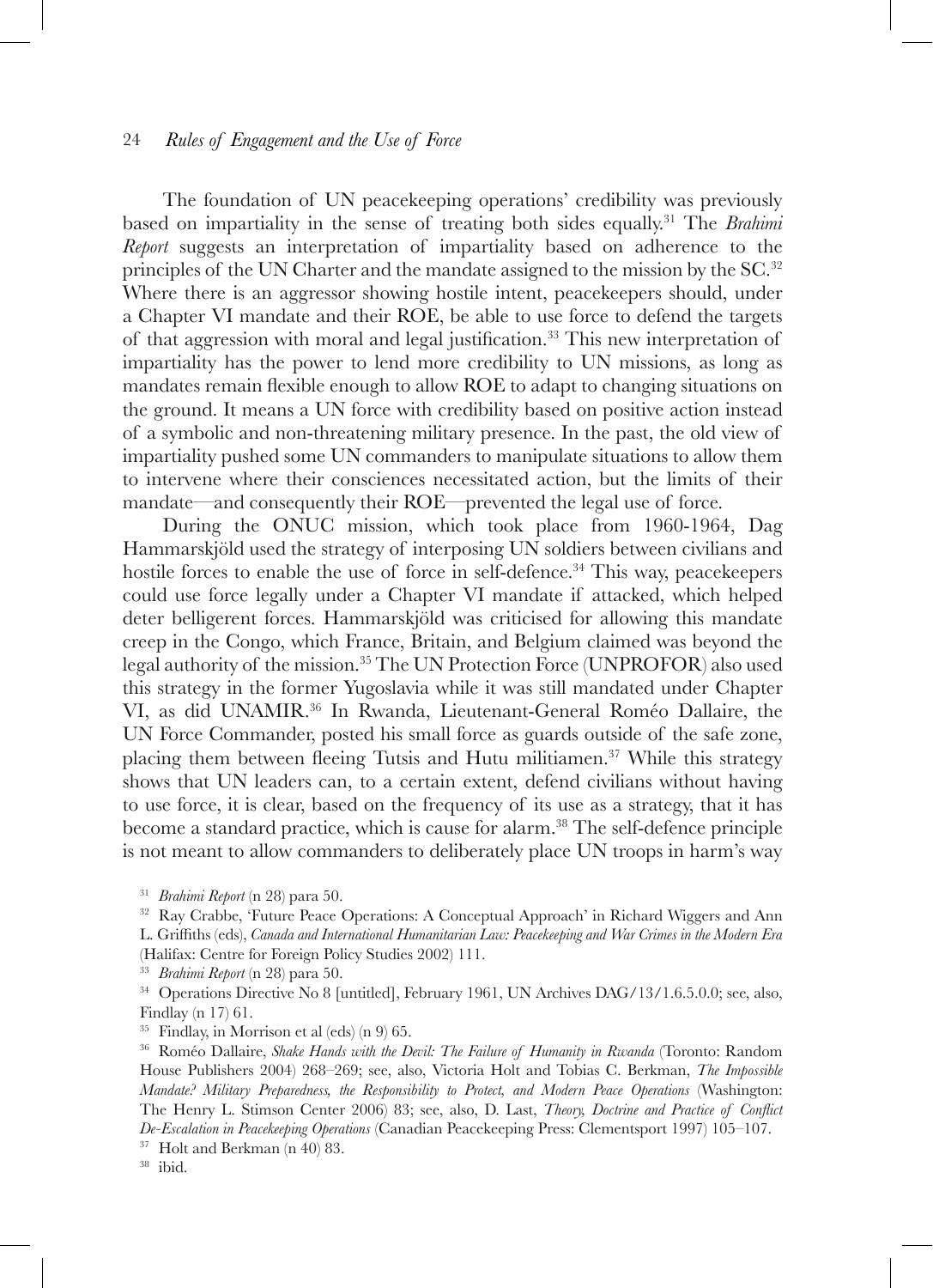so as to allow reprisal. Using the self-defence principle in such a way glosses over a clearly interventionist act that resembles peacekeeping under a Chapter VII mandate. This phenomenon of 'mandate creep', where a Chapter VI mission is expanded beyond the legal scope of the mandate, will be discussed in Section 5. Whether these commanders openly defied the mandates and ROE that they were given or simply interpreted them as allowing their actions does not matter; what is important is that the commanders were forced into situations where the only way to protect civilians was to bend and distort the mandate of their mission.

### *B. Chapter VII*

Unlike Chapter VI, missions mandated under Chapter VII of the UN Charter do not require the consent of the parties involved and are normally reserved for the most serious situations in which 'international peace and security' are threatened.39 Originally, for the SC to make such a finding, it required the use of armed force by a state, which the SC deemed to be an act of aggression or a breach of the peace.<sup>40</sup> However, SC policy has progressed since then to recognise that nowhere in Chapter VII does it refer to states as the only entities that can breach international peace and security.41 Importantly, in the *Report of the International Commission on Intervention and State Sovereignty* ('Responsibility to Protect'), serious threats to civilians and human rights were cited as legitimate reasons for finding a threat to international peace and security, a principle strongly supported by the General Assembly and cited as the grounds for the intervention in Libya in 2011.<sup>42</sup> However, when the SC does mandate a mission under Chapter VII, it rarely expresses how it envisions the enforcement of the mandate, or what levels of force are authorised. The key phrase that denotes a Chapter VII authorisation has become 'all necessary means.'43

Even under Chapter VII, the ROE limit the use of force beyond what is necessary to achieve the specific goals mandated in the SC resolution. This means that if protection of civilian populations under immediate threat of violence is not mandated, and thus does not become part of the ROE of the mission, then UN forces will not be legally permitted to defend civilians.44 For example, in 1993 the SC authorised a Chapter VII mandate for UNPROFOR in the former Yugoslavia, but notably refrained from using the 'all necessary means' language in the resolution authorizing the change in mandate.<sup> $45$ </sup> The resulting application of the mandate

<sup>39</sup> *Charter of the United Nations* (n 3) article 39.<br><sup>40</sup> *Certain expenses of the United Nations*, Advisory Opinion, [1962] ICJ Rep 177.

 $^{44}$  Findlay (n 17) 425; see, also, Gill, in Gill and Fleck (eds) (n 2) 111.  $^{45}$  UNSC RES 807 (1993).

<sup>&</sup>lt;sup>41</sup> Findlay (n 17) 55.<br><sup>42</sup> Gareth Evans et al (eds), *Report of the International Commission on Intervention and State Sovereignty: The Responsibility to Protect* (Ottawa: International Development Research Centre 2001); see, also, UNSC RES 1973 (2011).

<sup>43</sup> UNSC RES 836 (1993); see, also, UNSC RES 1565 (2004).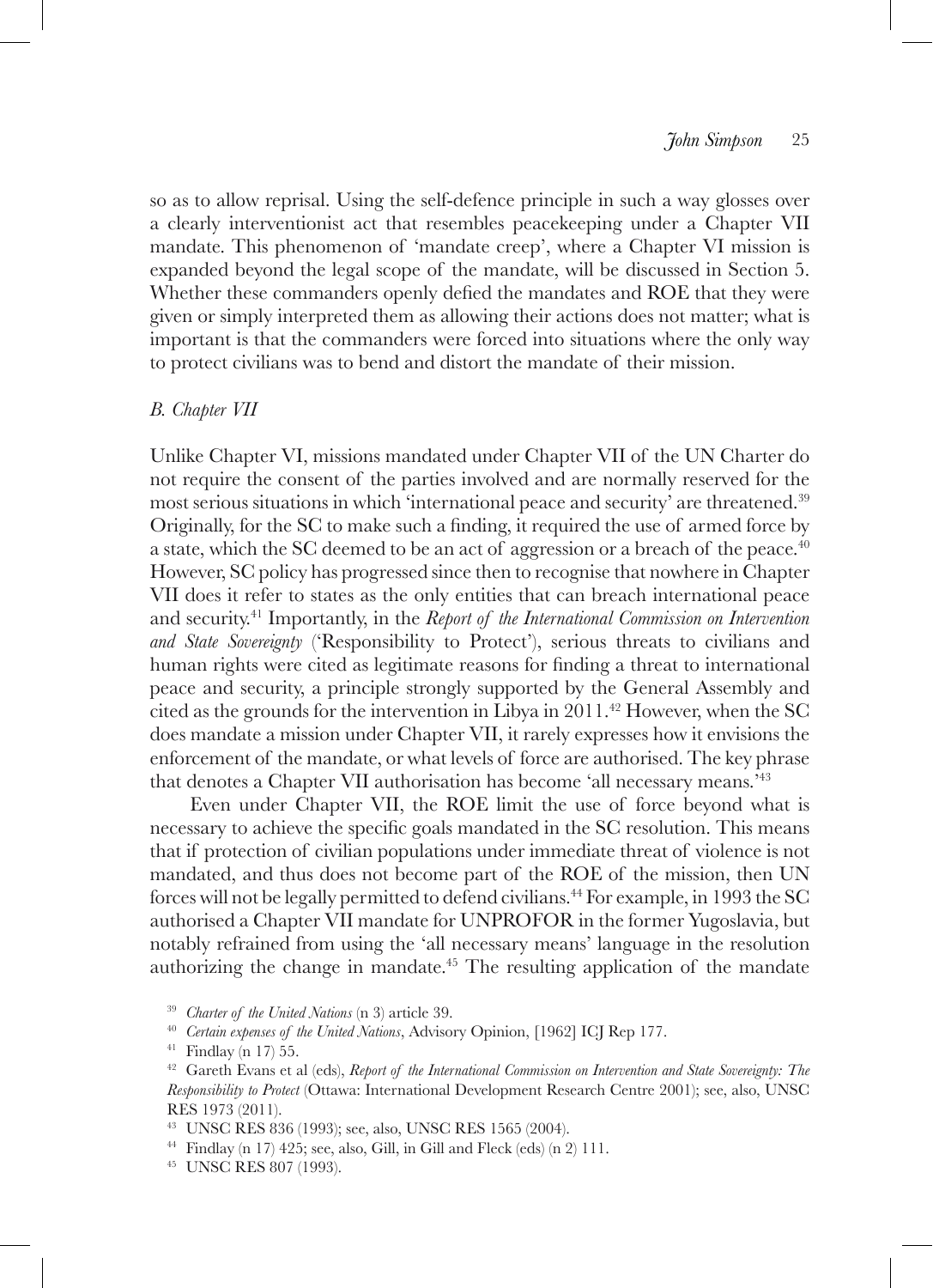through UNPROFOR's ROE was haphazard and lacked standardisation. Some commanders interpreted their ROE narrowly as being to deter attacks against the safe-areas, but not to defend them where such deterrence failed.<sup>46</sup>

Such a case occurred in the context of the massacres at Srebrenica in 1995. The SC had declared Srebrenica a safe-area and had mandated a contingent of Dutch troops to protect the enclave, and the civilians within it, from attack by Bosnian Serbs.47 The Netherlands was later pursued in its domestic courts for failing to fulfil their international obligations as peacekeepers. Evidence showed that elements of the Dutch Battalion (Dutchbat) had witnessed more than one instance of Bosnian Serbs beating, and in some instances, killing male refugees outside the compound without taking any action.<sup>48</sup> Therefore, the Dutchbat knew that the refugees were at serious risk of mistreatment should the Bosnian Serbs take control of the camp. Despite this, when the Bosnian Serb Army surrounded the compound, the Dutchbat forces abandoned their positions and withdrew to a nearby compound; in the ensuing massacre, 8,000-10,000 Bosnian Muslim refugees were killed by the Bosnian Serbs forces<sup>49</sup> Interestingly, in a related decision, the Hague Court of Appeal left open the possibility for the UN to be held responsible for failing to fulfil its mandate where the peacekeepers in question are under its effective control. This ruling makes the clarity and enforcement of ROE all the more important in UN missions where the use of force is authorised.50 It is clear that the formulation of mandates by the SC and their subsequent translation into ROE are in dire need of reinterpretation, both in the case of Chapter VI and Chapter VII mandates.

# 4. The Relationship Between UN Mandates and Rules of Engagement

The ROE represent the essence of applicable IHL and the SC mandate and, therefore, reveal—more than any other UN document—the true nature of the mission.51 Unfortunately, one has only to examine the divide between the formulation of the mandate and the creation of the ROE for UN peacekeeping missions to understand why, so often, ROE have proven to be incommensurate with the SC's vision. The actions of a State's peacekeepers have the power to cast the governments that authorised their involvement in a negative light. In Part A of this Section, the result of these policy considerations on the mandate development

<sup>&</sup>lt;sup>46</sup> Findlay (n 17) 229.<br><sup>47</sup> UNSC RES 819 (1993); see, also, UNSC RES 824 (1993); see, also, UNSC RES 836 (1993).<br><sup>48</sup> *Nuhanovic v State of the Netherlands; Mustafic v State of the Netherlands*, [2011] Court of Appeal o Hague, Judgment of 5 July 2011.

<sup>&</sup>lt;sup>49</sup> Klappe, in Fleck (ed) (n 5) 622–624.<br><sup>50</sup> *The Association of Citizens Mothers of Srebrenica et al. v The State of the Netherlands*, [2010] Court of Appeal of The Hague, Judgment of 30 March 2010; see, also, Fleck, 'Status of Forces in Enforcement and Peace Enforcement Operations' in Gill and Fleck (eds) (n 2)108.

<sup>51</sup> Findlay (n 17) 369.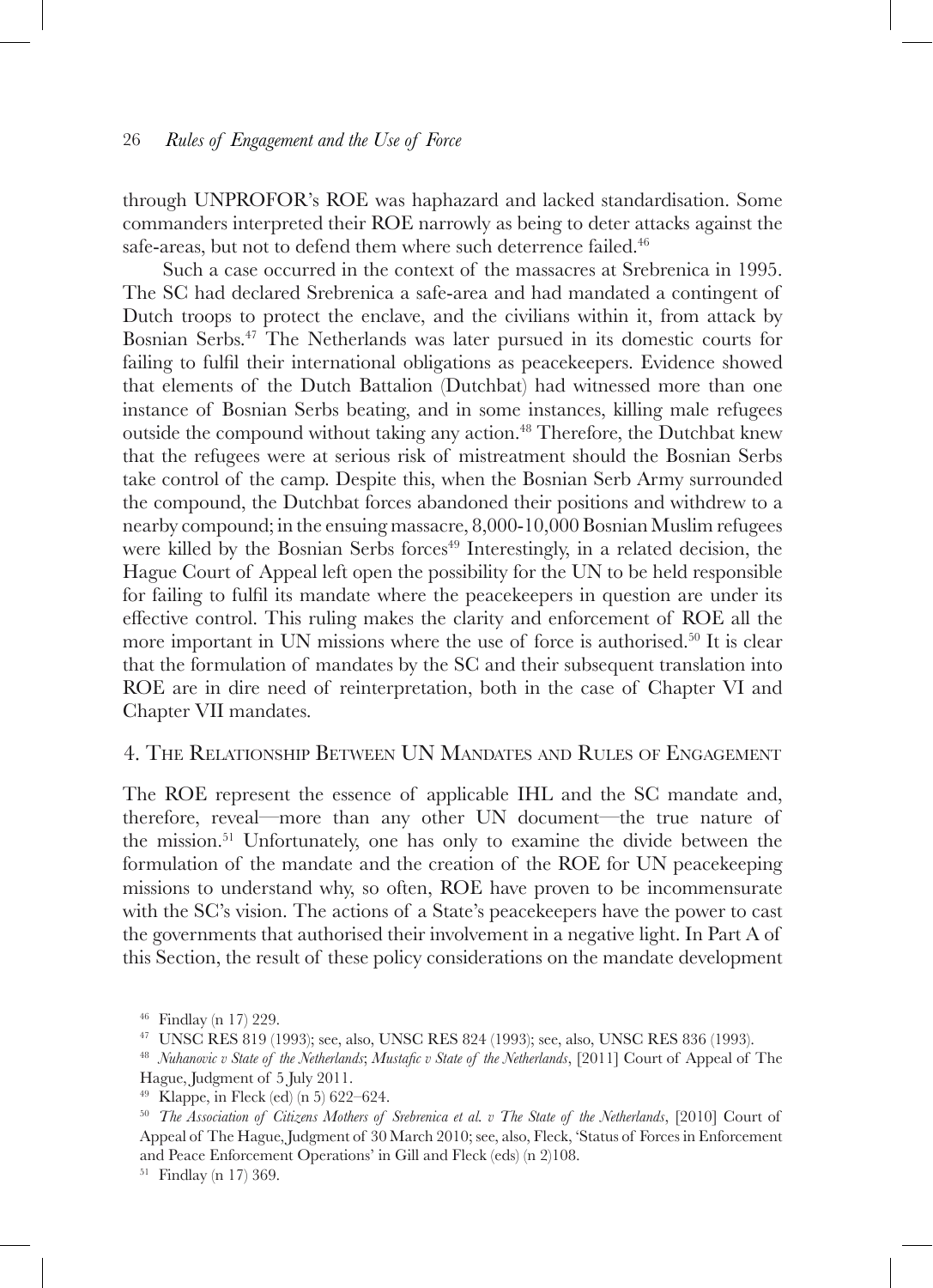process will be analysed, and Part B will focus on how the mandate and IHL, in turn, affect the development of ROE.

### *A. The Influences that Shape the Creation of the Mandate*

Political, policy and diplomatic forces shape the mandate creation process at the UN and have crippling effects for both UN missions and the individuals they are deployed to protect. As will be seen in Part B of this Section, the SC mandate is the main influence on the formulation of the mission's ROE, and, therefore, the influences that shape the SC mandate have a direct impact on the UN force's ability to act on the ground. These hesitations and preoccupations with national image and popular policy will be analysed in the context of the mandates for the UNPROFOR, UNAMIR and UNOSOM II missions in the following pages.

Based on reports published by both the UN as well as independent parties, the international preference for a 'light', largely symbolic peacekeeping presence that dominated the 1990's had a strong effect on the creation and maintenance of both UNPROFOR and UNAMIR.<sup>52</sup> During the collapse of the Dutchbat in Srebrenica and the international community's inaction during the Rwandan genocide, the fresh memory of US engagement in the Battle of Mogadishu during the UN Operation in Somalia II (UNOSOM II) in October 1993, only intensified the pressure to support policies of symbolic as opposed to effective peacekeeping.53 The result, as was seen in Rwanda, has been the authorisation of small under-armed peacekeeping forces with insufficient legal grounds to use force when needed. In its comprehensive report following the UNAMIR mission, the UN Department of Peacekeeping Operations explained that 'the mandates of UNAMIR were a product of the international political environment in which they were formulated, and tended to reflect concerns and imperatives of certain Member States that had little to do with the situation in Rwanda.'54 The political tension in the creation of UNAMIR was so palpable that as soon as the Arusha Peace Accord broke down with the assassination of President Habyarimana, France and Belgium sent forces into the country to unilaterally—and without warning—evacuate its peacekeepers and foreign nationals, thus endangering the mission even further.<sup>55</sup>

Political concerns and national interests must always play a role in the decision making process of a sovereign nation, but these political and policy influences must not be permitted to grow to such levels that they hinder the UN's legal ability to

<sup>&</sup>lt;sup>52</sup> *Brahimi Report* (n 31) paras 19–22.<br><sup>53</sup> On October 3, 1993, soldiers of the United States Rangers, operating as part of the UNOSOM II force, attempted to capture Somali leader Mohamed Farrah Aidid in a raid. The ensuing battle resulted in 18 US troops, one Malaysian soldier, and between 300 and 1000 Somalis being killed; see Findlay (n 17) 200 for a detailed account of the incident.

<sup>54</sup> UN, *Comprehensive Report on Lessons Learned from United Nations Assistance Mission for Rwanda (UNAMIR) October 1993-April 1996* (New York: Department of Peacekeeping Operations 1996) 3. 55 ibid 6.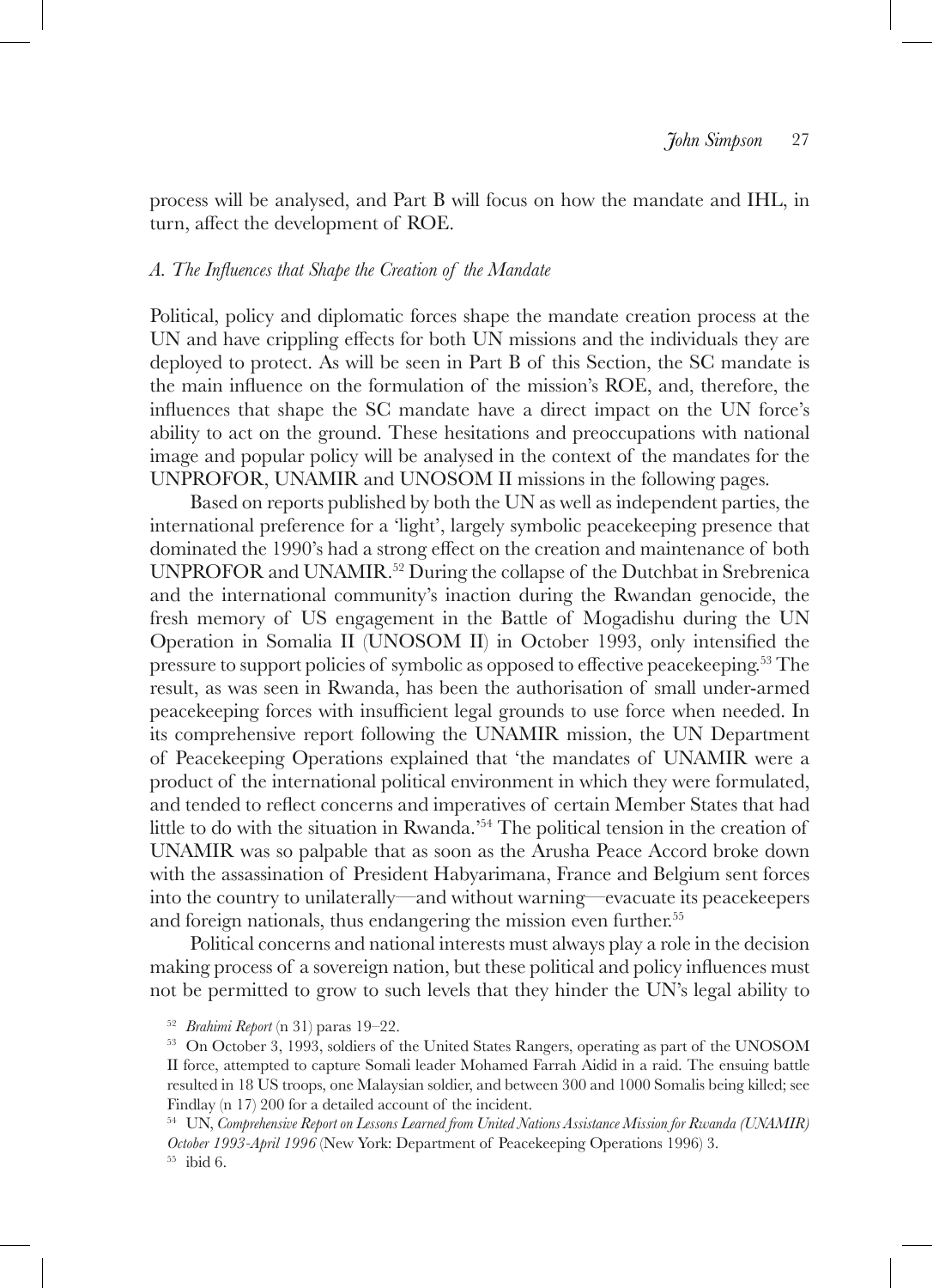safeguard international peace and security. Rather than allow their decisions to be affected by outside influences, the SC must ensure that future mandates, and the ROE that result from them, are based on events and situations on the ground where the operations are going to occur. Especially for the creation of ROE, the mandate operates only as an initial ceiling on how, and in what manner, force may be utilised as a tool by UN forces. IHL constitutes another layer of restrictions that must also be taken into account when formulating ROE.

### *B. The Influences that Shape the Creation of Rules of Engagement*

ROE are developed according to the SC mandate and IHL to ensure that, when it becomes necessary, force is used in a manner that is controlled and legally justified. To understand the significance of the additional hurdle that SC mandates create for ROE development, it is also necessary to understand the minimum constraints on the legal use of force under IHL.

The former SG of the UN, Kofi Annan, published a bulletin dealing with specific principles of IHL that apply to UN forces. In it, he emphasises that the bulletin applies to UN forces 'when in situations of armed conflict they are actively engaged therein as combatants' and that they therefore apply 'in enforcement actions, or in peacekeeping operations when the use of force is permitted in selfdefence'.56 Although there was some confusion as to what 'situation of armed conflict' meant, the conclusion most in line with UN policy is that the principles specified in the bulletin apply at all times when recourse to force is utilised as an option by UN forces, regardless of whether or not the conflict in question rises to the level of an international armed conflict.<sup>57</sup> This represents a stricter application of IHL principles to UN forces, since the Geneva Conventions, with the exception of Common Article 3, apply only to situations of international armed conflict.<sup>58</sup>

With regard to the use of force, the bulletin sets out four general principles of IHL: (1) necessity, (2) distinction, (3) proportionality, and (4) humanity.<sup>59</sup> The first principle permits only that level of force necessary for achieving the specific mission goals. $60$  According to the second principle, when UN personnel use force, they must always distinguish between civilians and combatants, and between

<sup>&</sup>lt;sup>56</sup> *Secretary General's Bulletin* (n 19) s.1.1.<br><sup>57</sup> Klappe, in Fleck (ed) (n 4) 625–626.<br><sup>58</sup> *Geneva Convention Relative to the Protection of Civilian Persons in Time of War (Fourth Geneva Convention)* ('*Geneva Convention*') (adopted 12 August 1949, entered into force 21 October 1950) 75 UNTS 287 article 2.

<sup>59</sup> *Secretary General's Bulletin* (n 19) ss. 5–9; see, also, Cole et al (eds) (n 12) 5–6.

<sup>60</sup> *Secretary General's Bulletin* (n 19) 6.1; see, also, Jann Kleffner, 'Scope of Application of International Humanitarian Law' in Fleck (ed) (n 4) 59.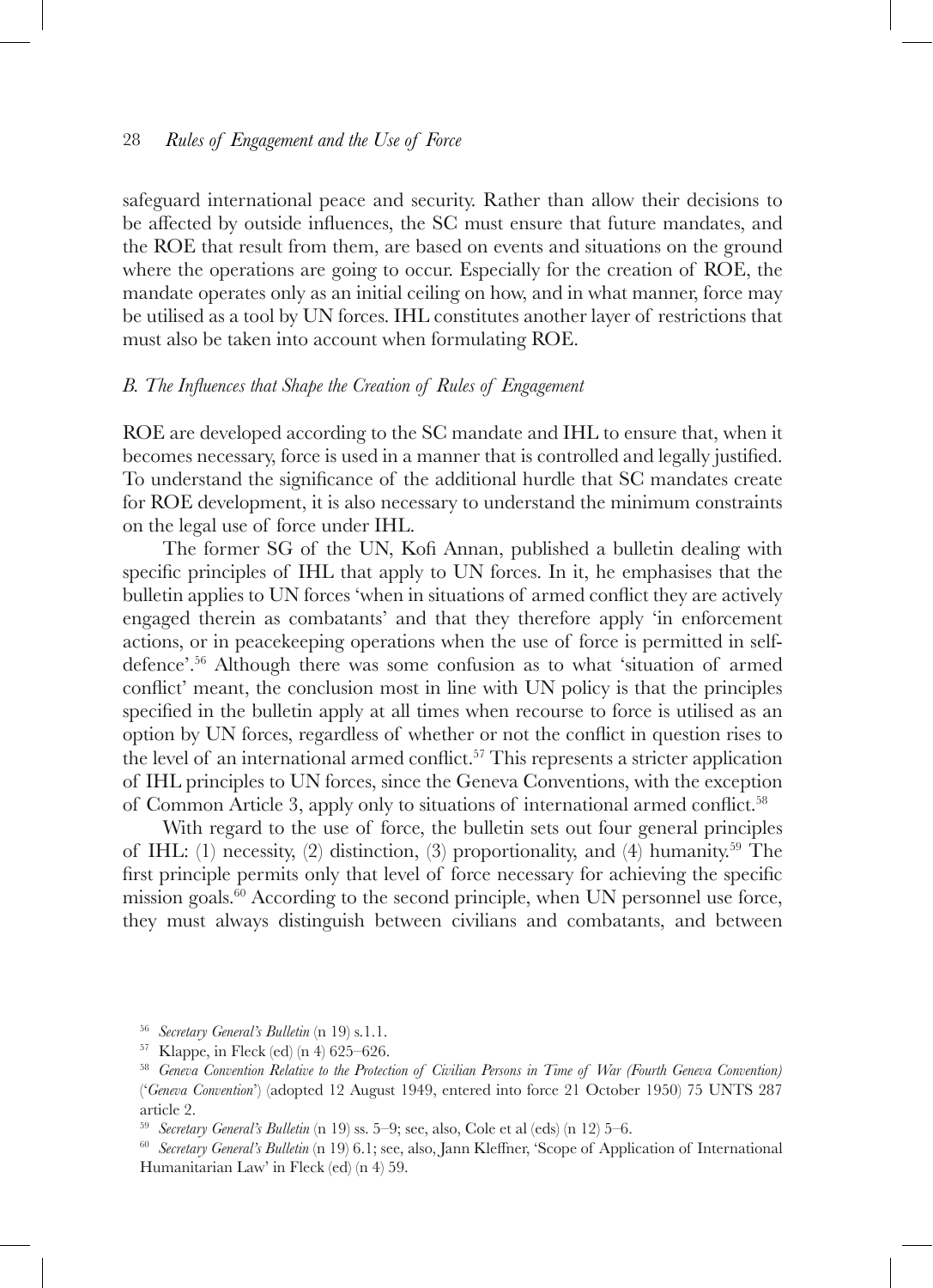civilian objectives and military objectives, when targeting.61 The third principle, proportionality, prohibits the use of force on a military target only when the incidental harm to civilians or civilian objects would be disproportionate.<sup>62</sup> Finally, the principle of humanity prohibits the infliction of any unnecessary suffering in the use of force; the use of force by the UN must be calculated and reasonable.<sup>63</sup>

While the majority of the principles enunciated in the Bulletin come directly from the Geneva Conventions and the Additional Protocols, the UN is not itself a party to any international treaties, even if the general principles of IHL are applied as a matter of policy. $64$  In addition, the Bulletin states that the international treaties that participating nations are signatories to continue to bind the forces that they contribute, despite the UN having effective control over them.65 Therefore, while technically the Bulletin will only bind UN forces in conflicts not amounting to an international armed conflict, if the situation does become qualified as such, the forces involved will be bound by any applicable international treaties and conventions to which their home-states are signatories.<sup>66</sup> In addition, any principles contained in those treaties and any conventions that have become settled state practice with the support of *opinio juris* would apply by way of customary international law, regardless of whether the nations in question are signatories thereto.67

The SC mandate is superimposed over these IHL principles. The influence of political and policy pressures on the mandate creation process, discussed in the previous Section, translates into ROE that do not conform to mission requirements. Clearly, the path from mandate creation to the official laminated Orders for Opening Fire card issued to each peacekeeper is not clear or direct and is influenced by much more than practical concerns for the efficient achievement of mission goals.68 Force Commander Roméo Dallaire, for example, originally drafted interim ROE for UNAMIR that included permission to use force to defend 'persons under UN protection', but these were never approved, and the mission

<sup>61</sup> *Secretary General's Bulletin* (n 19) s 5.1; see, also, *Protocol Additional to the Geneva Conventions of 12 August 1949, and relating the Protection of Victims of International Armed Conflicts (Protocol I)* ('*Additional Protocol I*') (adopted 8 June 1977, entered into force 7 December 1978) 1125 UNTS 3 article 48; see, also, Kleffner, in Fleck (ed) (n 4) 60.

<sup>62</sup> *Secretary General's Bulletin* (n 19) s 5.4; see, also, *Additional Protocol I* ibid article 51(5)(b); see, also, Knut Ipsen, 'Combatants and Non-combatants' in Fleck (ed) (n 4) 94.

<sup>63</sup> *Secretary General's Bulletin* (n 19) s 6.3; see, also, *Additional Protocol I*, ibid article 35(2); see, also, Kleffner, in Fleck (ed) (n 4) 59–60.

<sup>64</sup> Michael Schmitt, 'Targeting in Operational Law' in Gill and Fleck (eds) (n 1) 246–247. 65 *Secretary General's Bulletin* (n 19) s. 2.

<sup>66</sup> *Geneva Convention* (n 74) article 2; see, also, *Prosecutor v Dusko Tadic* (Appeal Judgment) ICTY-94-1-A (15 July 1999).

<sup>67</sup> *North Sea Continental Shelf Case (Federal Republic of Germany v Denmark; Federal Republic of Germany v Netherlands)*, [1969] ICJ Rep 3; see, also, *Statute of the International Court of Justice* (adopted 26 June 1945 as part of the *Charter of the United Nations*, entered into force 18 April 1946) article  $\overline{38}(1)(b)$ .<br><sup>68</sup> Holt and Berkman (n 40) 85.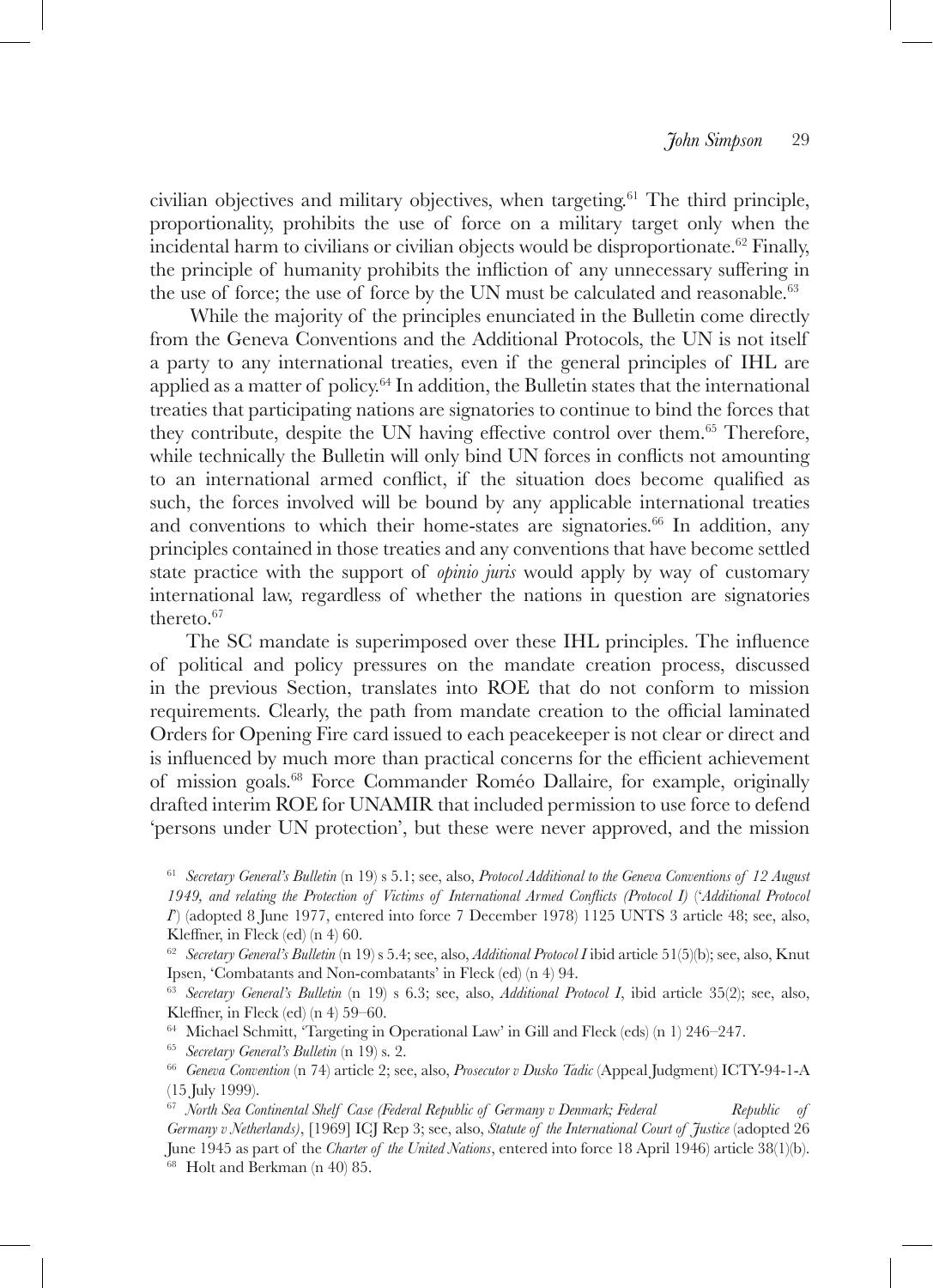was eventually mandated to only use force for self-defence.69 Dallaire's draft ROE complied with IHL, but the mandate further restricted his ability to act.

# 5. The Great Divide: the Separation between UN Mandates and Rules of Engagement

Over-politicisation of mandates results in convoluted ROE that leave UN forces in morally and legally untenable situations. In some scenarios, the mandate freezes because UN forces become indecisive and hesitant to use force at all, regardless of whether or not they actually have the authority to do so. In other situations, there is an operational void between the role envisioned for the mission by the SC and the actual role that the mission is pushed into on the ground. The result is that UN forces are sent into conflict zones unequipped and untrained for the tasks they have to perform, and the parameters of their mission gradually 'creep' from a Chapter VI role towards a Chapter VII role, potentially violating IHL. After all, the legal foundations for the use of force are centred on the mandate, which makes any use of force outside of the parameters of that mandate illegal.70

These situations reflect a significant gap between theory and practice, as well as between decision-makers in the SC and those actually putting the mandate into practice on the ground.71 UN mandates are unlikely to give direct guidance on what is actually expected for the implementation of that mandate, which makes the transition of authority for the use of force from the SC to the Force Commander unpredictable, especially considering how little input the Force Commander actually has in the creation of the ROE.72 Parts A and B of this Section will discuss the two prevalent consequences that result from this dysfunction between mandate creation and ROE formulation: Frozen Mandate and Mandate Creep.

### *A. The 'Frozen Mandate'*

Frozen mandates arise because of a number of factors but, in general terms, the causes can be grouped under two areas: (1) insufficient mandates and overly restrictive ROE and (2) inconsistent and uninformed interpretation of ROE. As was discussed in Section 3, in the cases of both the Irish contingent during the ONUC mission and the Belgian contingent during the UNAMIR mission, confusion over ROE caused peacekeepers to hesitate at the crucial moment in which they were killed. Even where the UN forces were militarily capable of defending themselves, overly restrictive ROE made the circumstances under which

<sup>69</sup> Astri Suhrke, 'Facing Genocide: the record of the Belgian battalion in Rwanda' (1998) 29 *Security Dialogue* 37, 44. 70 Bruno Simma, 'NATO, the UN and the Use of Force: Legal Aspects' (1999) 10 *European Journal* 

*of International Law* 1, 6.<br><sup>71</sup> Klappe, in Fleck (ed) (n 4) 629.<br><sup>72</sup> Holt and Berkman (n 40) 84–85.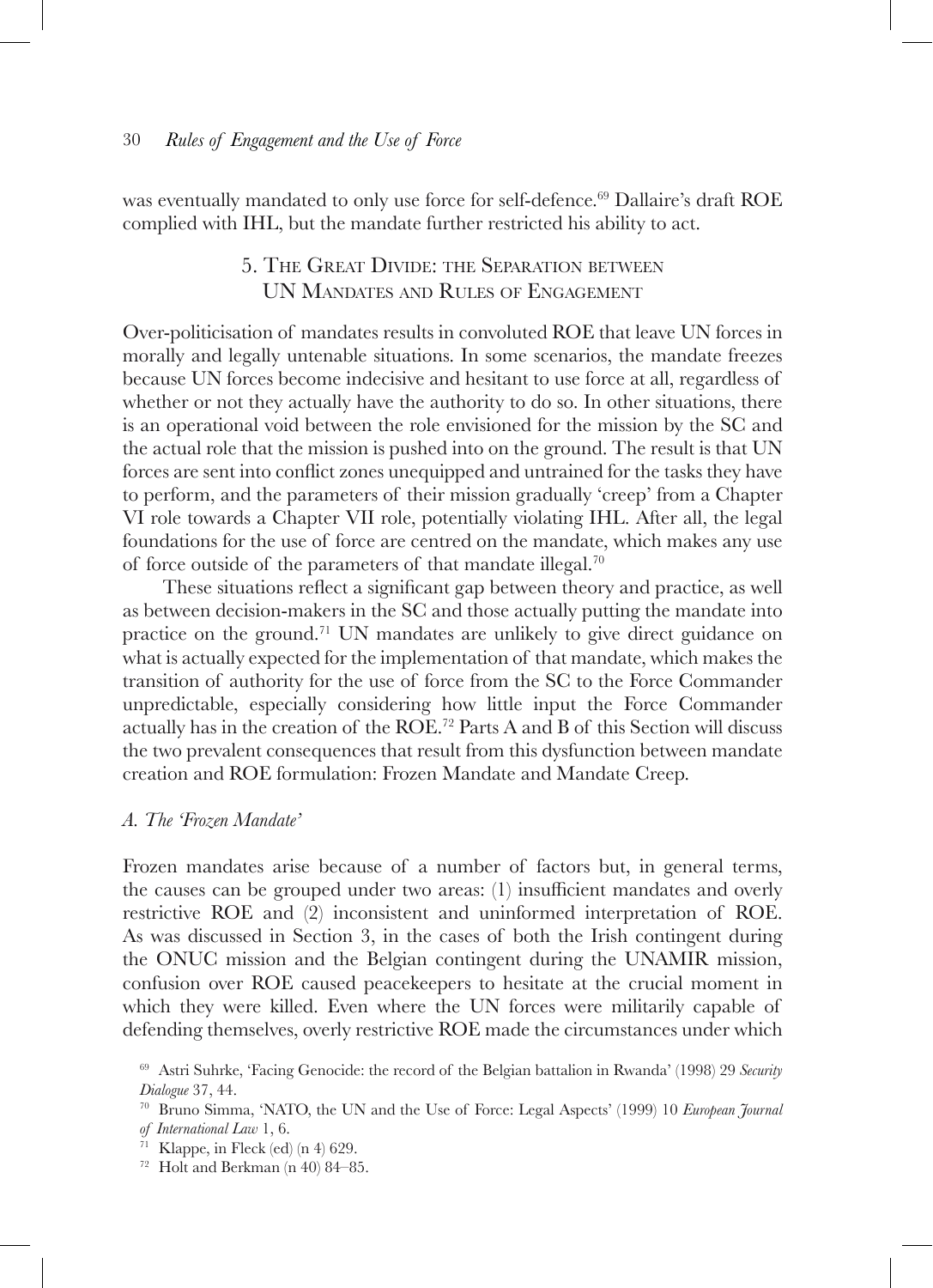they believed they could use force ambiguous. Soldiers' unwillingness to breach the ROE, as they interpreted them, was arguably taken advantage of not only to kill the peacekeepers in question, but in the case of the UNAMIR mission, also between 500,000 and 800,000 innocent civilians.73

In SC Resolution 918 of 1994, the SC instructed UN forces in Rwanda to 'contribute to the security and protection' of civilians and recognised that its forces 'may be required to take action in self-defence'.74 Based on this language, it is unclear whether the UN contingent would be legally permitted to use force if they were not fired upon personally; it implies that the mandate requires the UN force to decline to act.75 Restricting peacekeepers' right to interpret hostile intent is an unreasonable limitation on ROE above and beyond the requirements at IHL. Instead, peacekeepers should be allowed to interpret both hostile acts and hostile intent. The failure to react robustly and consistently when it is justified degrades the credibility of the UN force, thus putting the entire mission at risk.<sup>76</sup>

When ROE are not permissive enough to allow UN forces to intervene in humanitarian crises when they are needed, the organisation created to stop atrocity simply becomes an observer. When Force Commander General Roméo Dallaire requested authorisation to seize weapons caches in Rwanda, after warning the UN Secretariat of the impending genocide, his request was denied because the mandate for UNAMIR did not permit such action; UN forces were only allowed to conduct weapons recovery operations to establish the weapon-free zone originally agreed upon in the Arusha Peace Accord. UNAMIR was forced to return the weapons they had seized to their owners. Conceivably, those same weapons were eventually used in the ensuing genocide, and Dallaire's force did not have the ROE or the manpower to conduct operations to stop it. This was what led General Dallaire to place his forces directly in the line of fire between civilians and Hutu militiamen. This would activate the self-defence principle if they were attacked, which allowed him to save thousands of civilians.<sup>77</sup> In the UN's report on UNAMIR, common themes are 'fundamental misunderstandings' of what UNAMIR needed for success, and 'false […] military assessments'.78 In many cases, however, frozen mandates arise not out of incapacity but from misinterpretation of applicable ROE.

The failure of UN soldiers to use force even in self-defence shows that misinterpretation of ROE can be just as fatal as not having the required ROE at all. While the UN establishes its own ROE for each mission, soldiers taking part often have national ROE that may or may not comply.79 The *Brahimi Report* attacked this phenomenon in particular, saying that the lack of common operating

- 
- 77 Dallaire (n 36) 268–269.<br><sup>78</sup> UN (n 70) 3.<br><sup>79</sup> Cole et al (eds) (n 12) 5.

 $^{73}$  UN (n 70) 1; see, also, Findlay (n 17) 19.  $^{74}$  UNSC RES 918 (1994).

<sup>&</sup>lt;sup>75</sup> Holt and Berkman (n 40) 85.<br><sup>76</sup> UN (n 70) 3; Findlay (n 17) 371.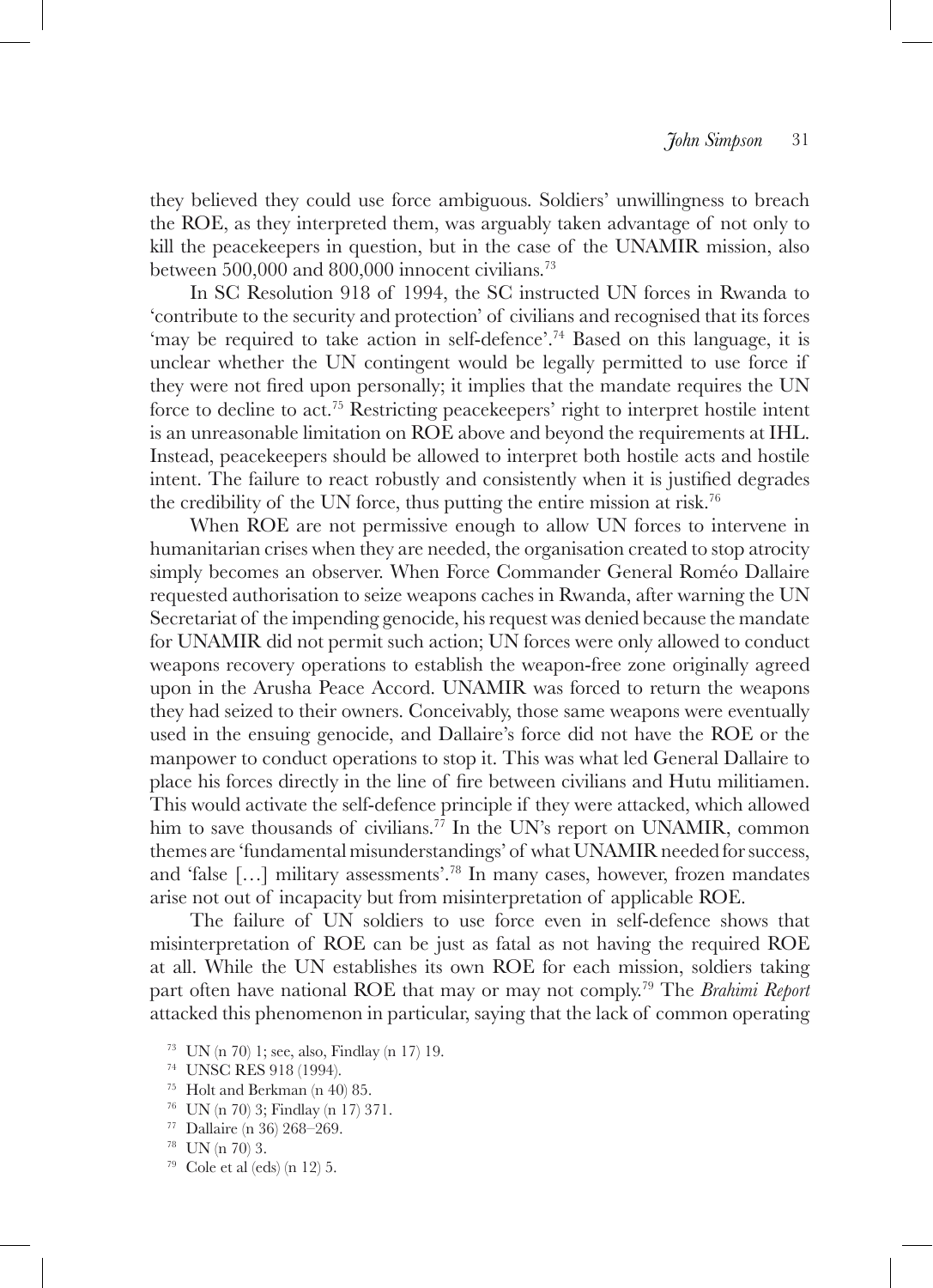procedures, including interpretation of ROE, 'must stop' and that nations whose policies are contrary to those of the UN 'must not deploy'.80 This statement by the SG represents a crucial call for standardisation of operation procedure for UN forces. Without it, UN missions lose legitimacy while civilians and peacekeepers alike are endangered. Such a situation arose in Rwanda, where certain UN contingents intervened to the best of their abilities to protect civilians, while others ignored what was happening around them. For example, General Dallaire believed that the Belgian contingent 'had serious misconceptions about the ROE, making them unnecessarily passive'.<sup>81</sup> This insight was, unfortunately, proven true when ten of the Belgian contingent lost their lives.

Similarly, frozen mandates can arise when national governments go around UN command structures and direct their forces while they are involved in UN missions without consulting force commanders.82 In Srebrenica, the Dutchbat had the ROE to protect the Muslim refugees within their compound, but under orders from their national government, they turned them over to Bosnian soldiers, who in turn killed them. Recently, the Netherlands was held to be responsible by the District Court of The Hague for the deaths of 300 refugees that it turned over to Bosnian soldiers and whom they had the capacity to protect within their compound.83 This follows the Court of Appeal of The Hague's decision in *Nuhanovic*, where it held the Netherlands accountable for three deaths arising out of the same incident and circumstances.84 The Dutch state intervened, took effective control of the Dutchbat, and gave orders not to act that directly contradicted the orders issued by UNPROFOR headquarters. The need for unified and standardised ROE and command structure is readily apparent: implementation and interpretation, not inadequacy, caused the biggest problems for UNPROFOR's ROE.<sup>85</sup> Misinterpretation becomes an issue most often when ROE that are put forward as strict become fluid, such as when a mission's mandate gradually expands and changes from a Chapter VI to a Chapter VII operation.<sup>86</sup> While the change is made quickly on paper, formulating new ROE and having them applied uniformly by troops in the field while the operation is ongoing is much slower, and constant readjustment should therefore be avoided.<sup>87</sup>

- 
- 
- 

<sup>84</sup> *Nuhanovic* (n 57); see, also, Klappe, in Fleck (ed) (n 4) 623.<br><sup>85</sup> Findlay (n 17) 271.<br><sup>86</sup> See, for example, the SC altering UNPROFOR's mandate through UNSC RES 807 (1993) to explicitly move the operation under Chapter VII for the first time while the mission was ongoing.

<sup>87</sup> Findlay (n 117) 373.

<sup>80</sup> *Brahimi Report* (n 30) para 109. 81 Findlay (n 17) 279. 82 *Brahimi Report* (n 30) 45. 83 Anna Holligan, 'Dutch State Liable Over 300 Srebrenica Deaths' *BBC News* (16 July 2014) <http://www.bbc.com/news/world-europe-28313285> accessed 17 August 2014.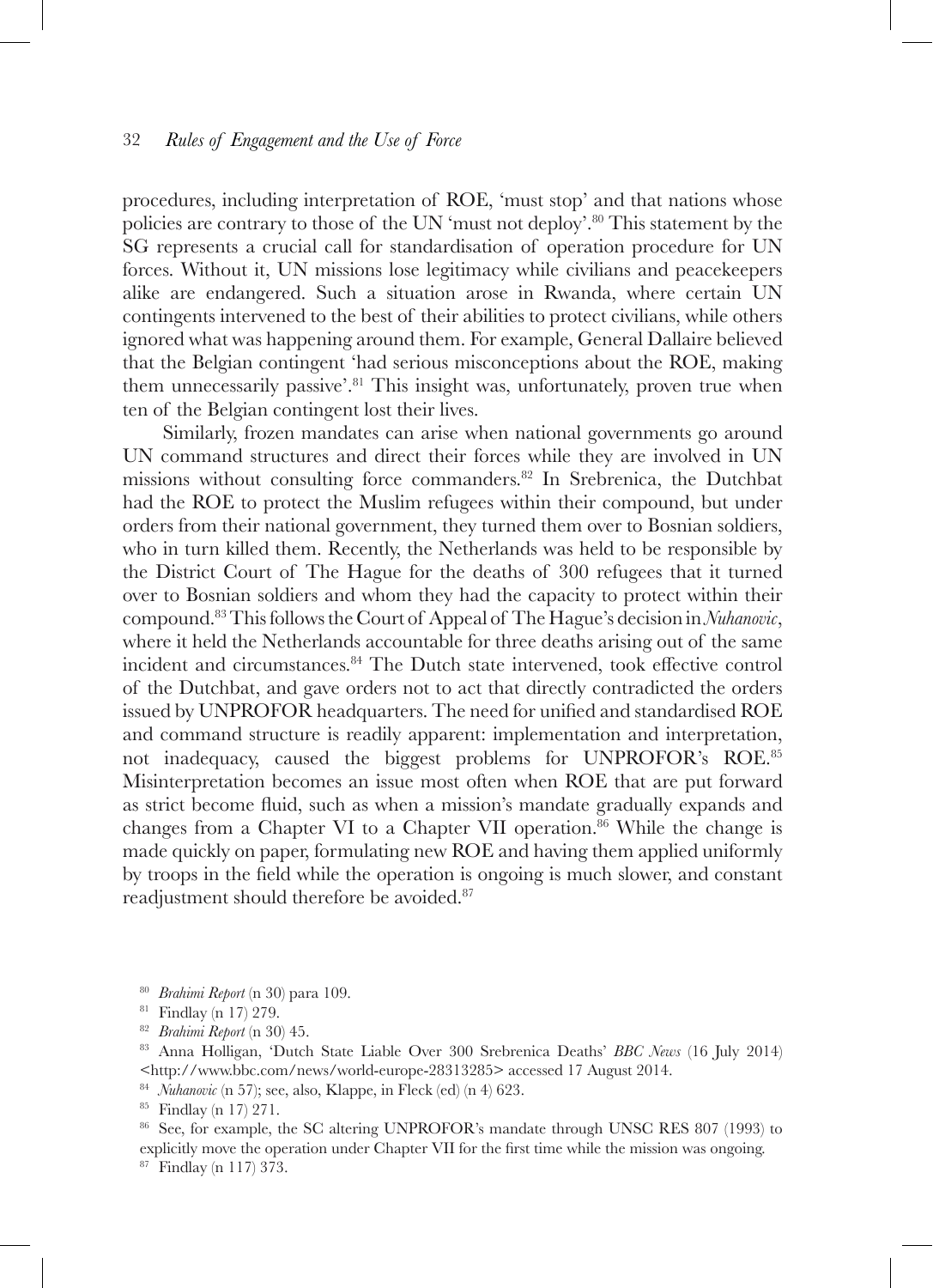### *B. 'Mandate Creep'*

Mandate Creep occurs when UN Force Commanders stretch the boundaries of the mandate for their mission in order to react to events occurring in conflict zones. While UN forces with insufficient ROE and badly formulated mandates make the UN look ineffective, UN forces that don't follow their mandate—or follow it haphazardly—run the more dangerous risk of making the UN seem incompetent.<sup>88</sup> When a UN mission begins to blur the lines between Chapter VI and Chapter VII by using force in ways that it is not mandated to do or is not authorised to do under its ROE, then it constitutes a breach of international law.89 However, if a force is sent into a conflict zone with insufficient ROE to protect the civilians or safeareas that they are supposed to protect, then the previously discussed scenario of mandate freeze arises. Unfortunately, the UN's solution to this problem has been to progressively expand a UN force's mandate piecemeal, reacting to instead of dictating events on the ground.

Mandate creep shows the same theoretical and political dependence on the principles of escalation of force and minimum use of force that UN peacekeepers are ordered to act under through their ROE. Reliance on these principles puts the mission at risk just as it puts UN forces at risk. In the former Yugoslavia, for example, UNPROFOR was sent into the conflict in 1992 in the absence of a firm cease-fire agreement: the force was lightly armed, could only use force in selfdefence and was seen as an 'interim arrangement to create […] conditions of peace and security'.90 This mandate was established in February 1992, and by September of that year, the SC passed Resolution 776, which allowed UNPROFOR to use force in order to protect humanitarian aid, but other than that the provision held UNPROFOR to the normal ROE of a Chapter VI mission.<sup>91</sup> This dysfunctional hybrid is representative of the hesitancy of the SC to recognise the conflict for what it was: an internal sectarian war with no peace to keep. It took until February 1993 for the SC to begin using Chapter VII language in its mandates and, as has been discussed in other incidents such as the Srebrenica Massacre in 1995, UNPROFOR was never able to consolidate and apply the ROE it was given so belatedly.92

The UN mission to Somalia shifted into a Chapter VII enforcement scenario as awkwardly as UNPROFOR had.93 Similarly, UNOSOM I began operations in Somalia with no ceasefire to keep. The mission's primary purpose was to facilitate the delivery of humanitarian aid for victims of the civil war occurring

<sup>&</sup>lt;sup>88</sup> ibid 370.<br><sup>89</sup> Fleck, in Gill and Fleck (eds) (n 2) 111.<br><sup>90</sup> Christine Gray, *International Law and the Use of Force* (Oxford: Oxford University Press 2004) 217– 218; see, also, UNSC RES 743 (1992).

<sup>&</sup>lt;sup>91</sup> Gray (n 175) 218; see, also, UNSC RES 776 (1992).<br><sup>92</sup> Gray (n 175) 218–221.

<sup>&</sup>lt;sup>93</sup> Findlay (n 18) 378.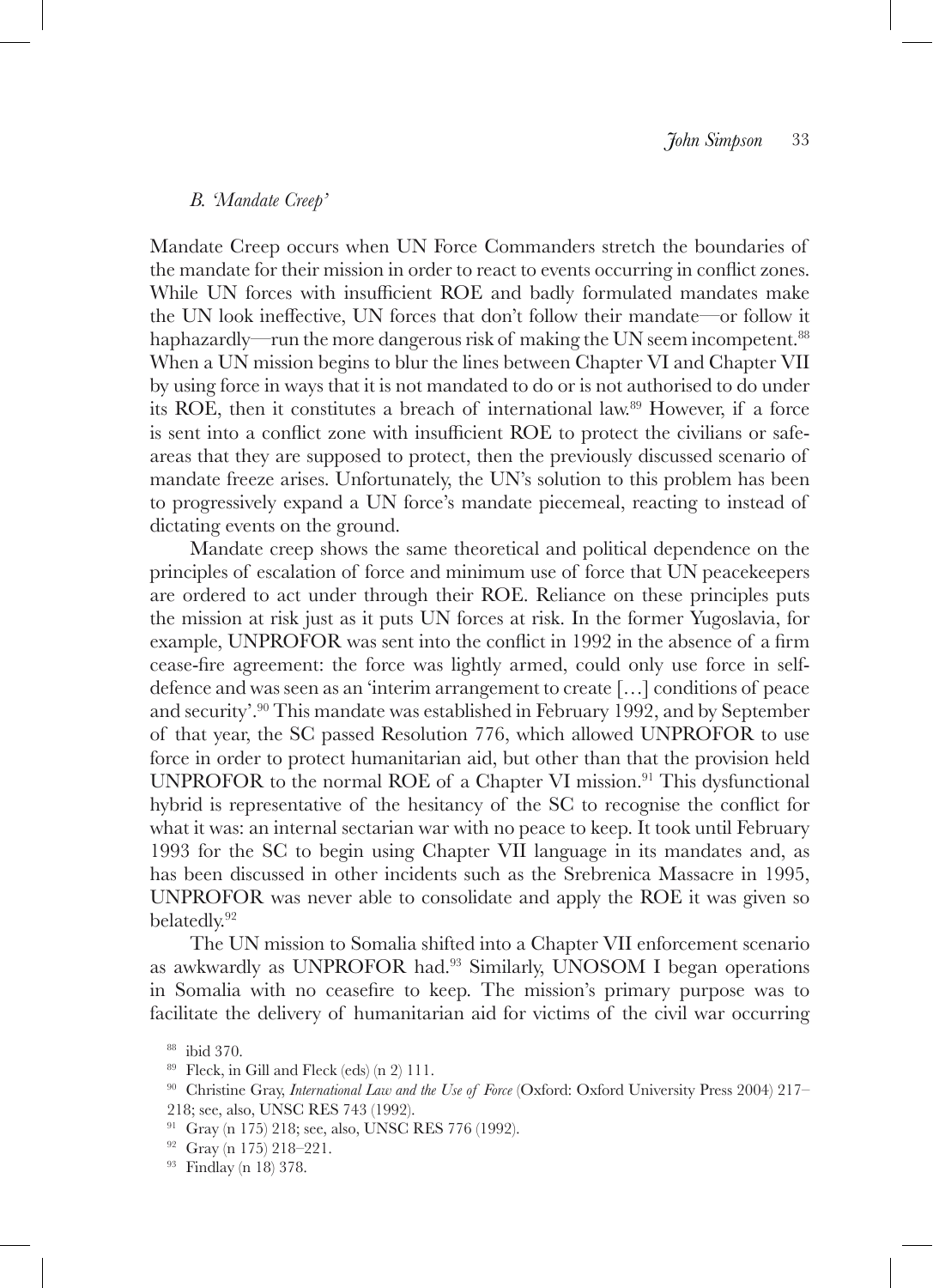in Somalia and began with a deployment of only fifty unarmed observers, which was later augmented.<sup>94</sup> UNOSOM I was not able to carry out its mandate and was supplemented by a completely new mission: UNITAF.<sup>95</sup> UNITAF was a multinational non-UN force that was mandated explicitly to act under Chapter VII to 'use all means to establish  $[\,\ldots]$  a secure environment for humanitarian relief'.<sup>96</sup> Thus, while acting under Chapter VII, the force was not to take offensive action against wrongdoers, but only to protect humanitarian relief. This, too, failed, and the mission was again redefined by the SC. Both UNOSOM I and UNITAF were replaced by UNOSOM II in 1993.<sup>97</sup> For soldiers taking part in the operations, the constant shift of mandate and ROE caused massive operational difficulties.

UNOSOM II had a broad mandate that called for it to prevent resumption of violence, secure disarmament of armed factions, maintain security at key locations—such as airports—and to assist in the protection of humanitarian aid.<sup>98</sup> While UNITAF was restricted to the use of force in self-defence, the UNOSOM II ROE went as far as allowing the use of deadly force without hostile action or intent in some situations. For example, 'crew-served weapons' were automatically considered a threat to UNOSOM II forces whether or not they showed hostile intent.99 The same principle applied to 'armed individuals' within the areas under the control of UNOSOM II forces.<sup>100</sup> In addition, national ROE caveats further confused the situation, as each contingent used force in different degrees in different situations, with no standardisation to speak of.101 UNOSOM II shows the devastating consequences of mandate creep from the peacekeepers' perspective, but also from the perspective of the host-nation population. The shift of missions from UNOSOM I, to UNITAF, to UNISOM II was confusing for its force members, but it is easy to imagine that Somalis likely saw no change at all; one day there were white foreigners and the next day they were still there. The only difference between the forces, or the ROE for that matter, for Somalis was likely their experience: one day they could carry weapons, while on the next armed soldiers pointed rifles at them and took their weapons away. The Battle of Mogadishu, in which eighteen Americans and an estimated 300 Somalis perished, marked the unfortunate climax of the confusion.

- <sup>94</sup> UNSC RES 751 (1992).
- <sup>95</sup> Gray (n 175) 222; UNSC RES 794 (1992).
- <sup>96</sup> UNSC ibid.
- 97 UNSC RES 814 (1993).
- 98 ibid; see, also, Gray (n 175) 223.<br>
99 Findlay (n 17) 422–424.<br>
100 ibid. 101 ibid 214–215.
- 
- 
-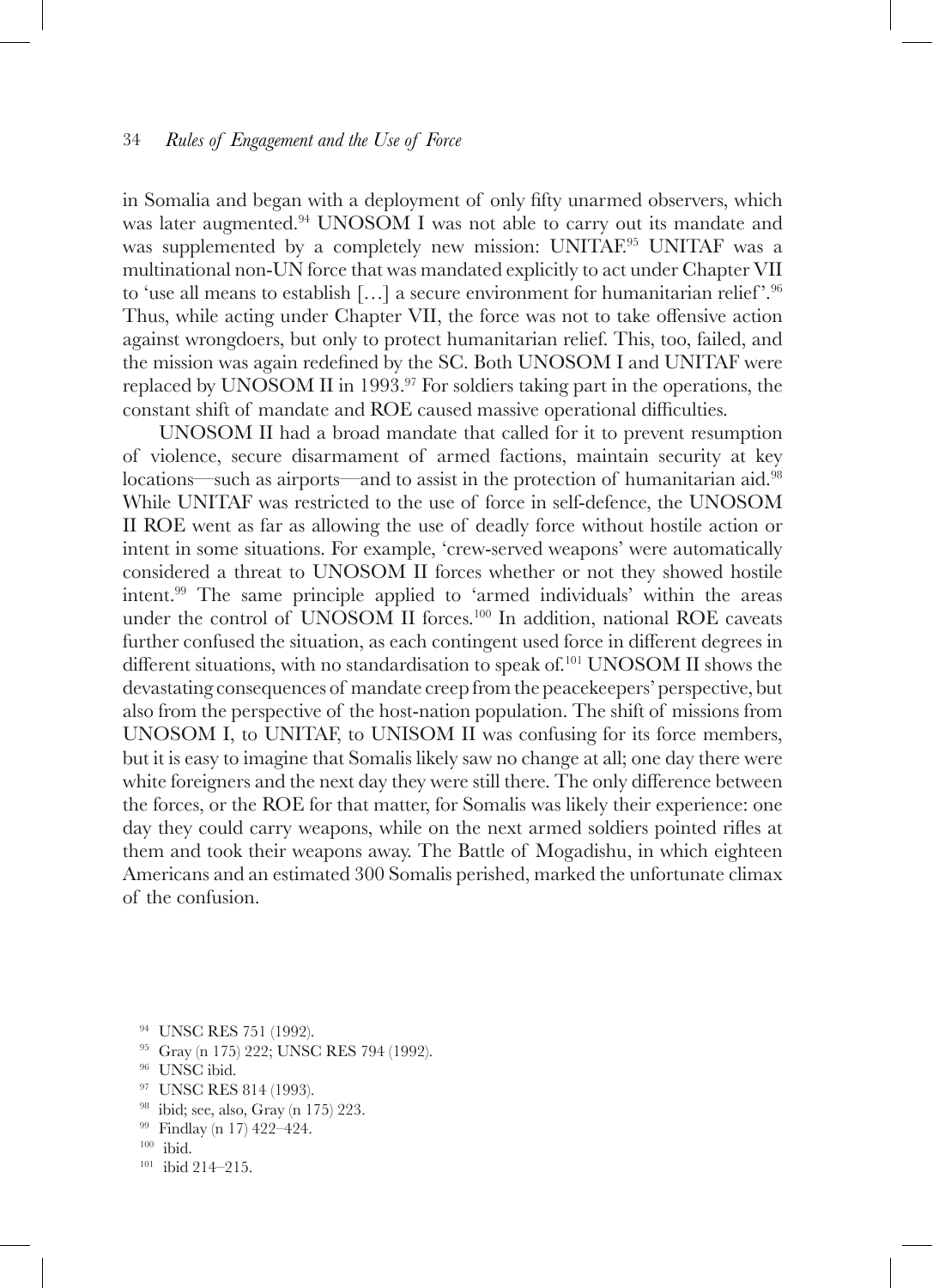# 6. The UN Mission in the Democratic Republic of the Congo: MONUC

The UN mission to the Democratic Republic of the Congo (DRC), MONUC, provides an interesting case study, as it represents a culmination of the topics discussed in this paper. While MONUC started off much as UNPROFOR and UNOSOM I did, with forces and mandates insufficient for its task, MONUC grew and developed in order to become one of the most vigorous and effective examples of the use of force by a UN mission in recent memory. It is unfortunate, however, that the mission had to start from behind and catch up as events developed. In 1999, the DRC was in turmoil, as civil war raged along tribal lines, as well as between foreign nations, such as Rwanda, that intervened in order to take advantage of the nation's rich natural resources. It is estimated that the conflict has claimed the lives of almost four million people. $102$ 

MONUC first took form as a small force of ninety military liaisons in 1999. Based on the findings of this advance mission, the African nations of the UN requested 15,000-20,000 troops with a robust Chapter VII mandate to help quell the civil war and unrest in the DRC and ensure implementation of the Lusaka Ceasefire Agreement.<sup>103</sup> Their request was denied. Still reluctant to send a force with such a proactive mandate, the SC fell back on its gradated approach of escalation of force and approved a force of  $5,537$ .<sup>104</sup> Instead of the robust Chapter VII mandate that the African nations knew was necessary, the SC issued MONUC a mandate that resembled Chapter VI for the most part, with an element of Chapter VII grafted on at section 8 to 'take the necessary action  $[\ldots]$  as it deems it within its capabilities, to protect […] civilians from imminent threat of physical violence'.105 MONUC began with a confusing and poorly drafted resolution, mandating the protection of civilians 'within its capabilities' but equipped it barely enough to defend itself, let alone apply its ROE proactively.

## *A. Same Mistakes, but Lessons Learned?*

The size and uncertain purpose of the MONUC mission in 2000 meant that it was not able to operate effectively. In many cases, troops arriving for the mission were unaware of the dire conflict that they were entering and were untrained for the robust peace enforcement role that was expected of them. Different contingents interpreted the mandate and ROE in a variety of ways, and others were not even

<sup>&</sup>lt;sup>102</sup> Coghlan et al, 'Mortality in the Democratic Republic of the Congo: a nationwide survey' (2006) 367 *The Lancet* 9504, 44–51.

<sup>103</sup> UNSC RES 1258 (1999); see, also, UN Doc S/1999/815 (1999), *Letter Dated 23 July 1999 from the Permanent Representative of Zambia to the United Nations Addressed to the President of the Security Council*; see, also, Holt and Berkman (n 40) 159.

 $^{104}\,$  UNSC RES 1291 (2000) 3.  $^{105}\,$ ibid 4.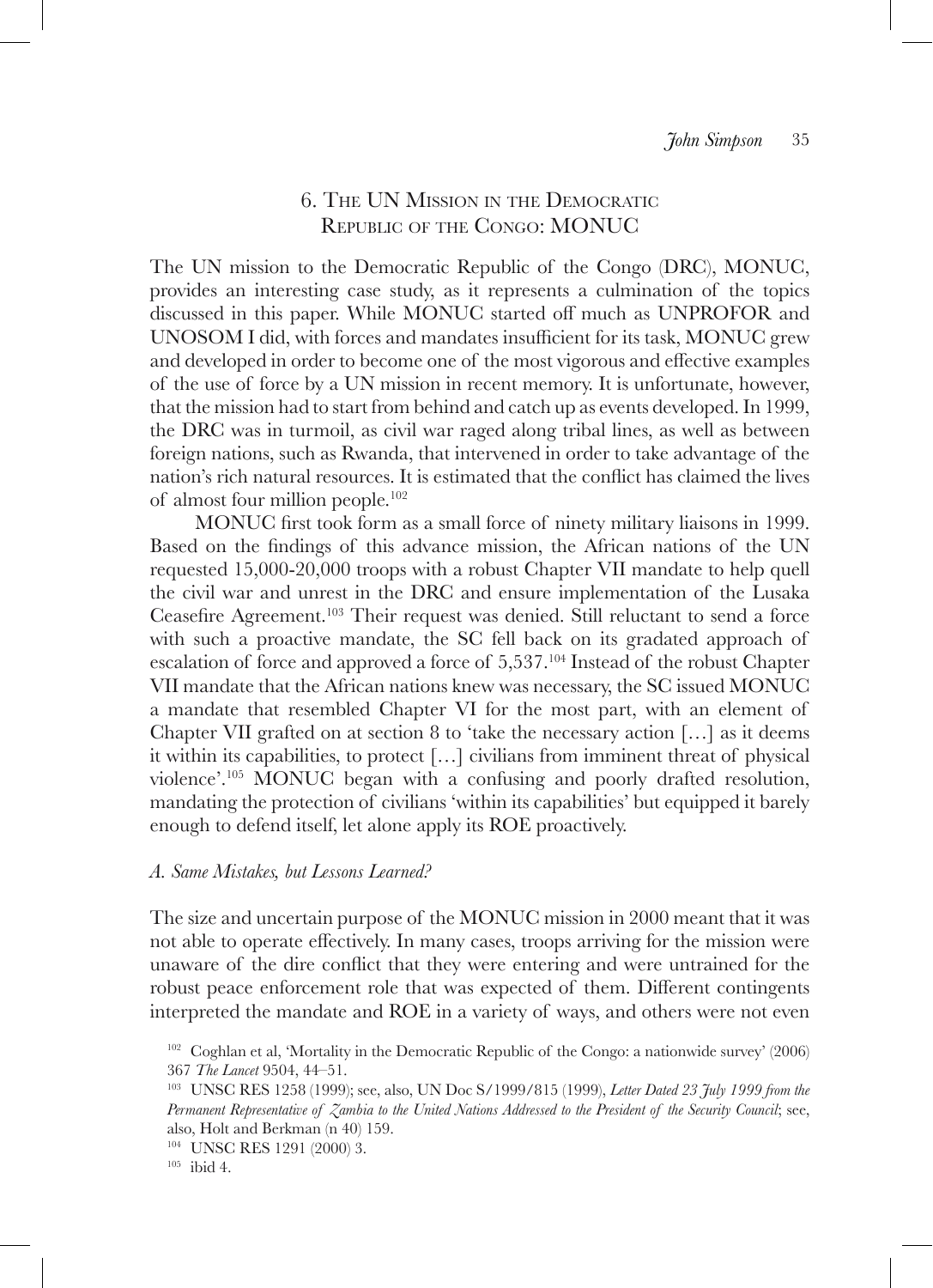aware of the protection of civilians caveat in their ROE.106 MONUC had the authority to use force to protect civilians as of 2000, but still took years to adjust because each contingent understood the mission in contradictory ways. As a result, the SC expanded MONUC in response to ongoing atrocity instead of preempting it.107

In 2002, the SC increased the MONUC mission to 8,700 troops and created two task forces to help with disarmament, demobilisation, and repatriation.<sup>108</sup> Even with these changes and the capacity to use force to protect civilians in their ROE, MONUC acted more as an observer mission. For example, in May 2002 MONUC had approximately 1,000 troops in the city of Kisangani, and yet failed to attempt to stop the massacres taking place there at the hands of RCD-Goma, a Congolese rebel group.109 When fighting escalated in the Ituri province in 2003, the 700-strong MONUC force present there was incapable of protecting civilians in the area, due to the breadth of territory that the force was expected to patrol, leading the SG to comment on the 'immense gap between its capabilities and the high expectations of the population'.<sup>110</sup> As a result of the SC's early hesitation, the SG was forced to call upon France to lead an Interim Emergency Multinational Force (IEMF) in June 2003 to establish security where MONUC could not.

Operation Artemis, the operation led by IEMF, bought time for the SC to correct its mistakes, and set a firm example for when the mission was handed back to MONUC in September 2003. The French forces established a weapons-free zone and civilian protection area around the city of Bunia and enforced its control over that area aggressively.111 The Ituri Crisis forced the UN to reconsider what the protection of civilians meant in the context of the deployment of a Chapter VII mission, and when IEMF handed control back to MONUC, the UN had organised the Ituri Brigade, which was comprised of approximately 4,800 troops, heavily armed and accompanied by combat helicopters. MONUC's troop ceiling was raised to 10,800, and its mandate expanded to 'take the necessary measures in the areas of deployment of its armed units […] within its capabilities' to ensure the security and freedom of movement of UN personnel, protect civilians from physical violence, and improve the security situation in the DRC.112 To fulfil these goals, MONUC was authorised to 'use all necessary means to fulfil its mandate.'<sup>113</sup> This put the mission clearly within Chapter VII in terms of capacity, mandate and ROE. The difference in conceptualisation of the mission between pre- and

<sup>&</sup>lt;sup>106</sup> Holt and Berkman (n 40) 191.<br><sup>107</sup> ibid 159.<br><sup>108</sup> UNSC RES 1445 (2002).<br><sup>109</sup> Holt and Berkman (n 40) 159–160.

<sup>&</sup>lt;sup>110</sup> Gray (n 175) 249; see, also, UN Press Release SC/7820 (2003), *Security Council Considers Way Forward in Democratic Republic of Congo, Hearing 28 Speakers.*<br><sup>111</sup> Holt and Berkman (n 40) 162.<br><sup>112</sup> UNSC RES 1493 (2003).

<sup>113</sup> ibid.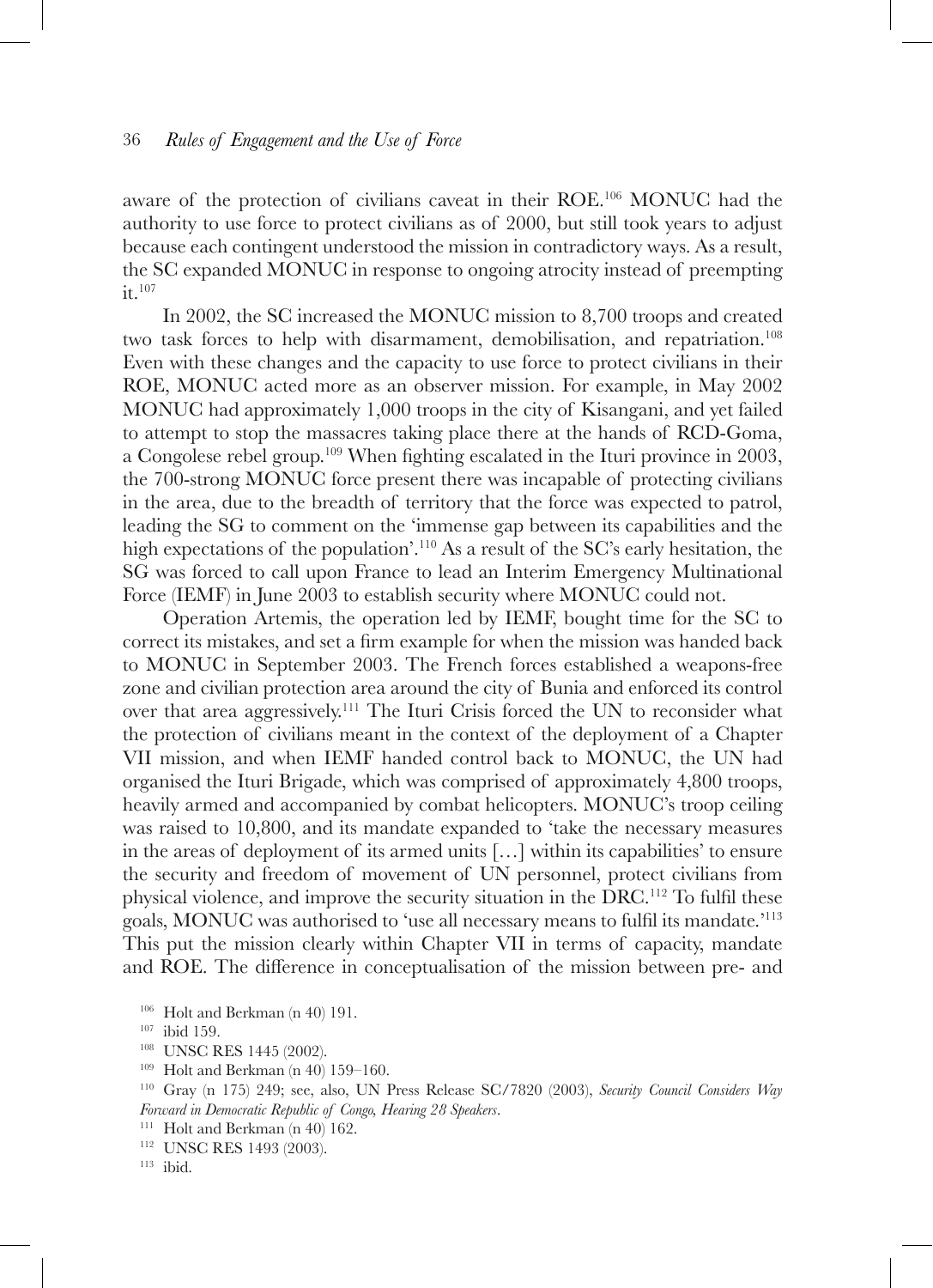post-Operation Artemis MONUC is so great that it must be discussed in terms of MONUC Part 1 (MONUC1) and MONUC Part 2 (MONUC2). This separation is important, because MONUC2 represents the first concrete example of the UN successfully putting the *Brahimi Report* into practice.

### *B. The Use of Force and Application of ROE in the Congo*

The use of force is, understandably, a last-resort scenario in any situation, but when it becomes necessary it must be reacted to quickly and assertively; MONUC2 is important because it shows that a UN force can walk the thin line between robust peacekeeping and war-fighting while maintaining the confidence of contributing nations, the host nation, and civilians. Clear mandates had noticeably positive effects on the outcome of MONUC2. Whereas once the SC spoke vaguely in terms of 'promoting a secure and stable environment', during the MONUC2 mission it clearly mandated the mission to 'protect civilians'.114 The role does not come without costs, but when MONUC2 accepted its purpose and applied its ROE, it received resounding support from the SC, the UN in general, and, most importantly, civilians on the ground.

The formation and mobilisation of the Ituri Brigade was a strong and symbolic shift from the observation-reaction role of MONUC1 to the coerciveproactive stance of MONUC2. The deployment, however, was not flawless, and the Ituri Brigade still needed a sharp reminder of the more vigorous role that they were meant to take on. In early 2004, mutinous DRC troops occupied the city of Bukavu, and hundreds of civilians lost their lives. A typical scenario of mandate freeze occurred due to misinterpretation of shifting ROE. The UN deputy Force Commander, despite having access to attack-helicopters and troops on the ground, failed to utilise the assets at his command, or perhaps simply wasn't willing to put them in harm's way.115 The result was a significant decrease in confidence and respect for MONUC2. The Uruguayan contingent that was in charge of defending the city became universally loathed by civilians in the area, leading some to comment that the 'Uruguayans [had not] come for peacekeeping, they [had come] for tourism.'116 Thousands of civilians who had returned to their homes in the region after the Ituri Brigade had arrived once again fled.<sup>117</sup>

The events in Bukavu registered with the SC, however, as it approved an enlargement of MONUC2 to 16,700 troops.<sup>118</sup> Beginning in 2005, MONUC2 conducted some of the most aggressive peacekeeping ever seen. The force maintained uncompromising cordon-and-search operations to pre-empt attacks on

<sup>114</sup> Holt and Berkman (n 39) 187. 115 Cammaert and Klappe, in Gill and Fleck (eds) (n 2) 155. 116 James Traub, 'The Congo Case' *The New York Times* (3 July 2005) <http://www.nytimes. com/2005/07/03/magazine/the-congo-case.html> accessed 9 August 2014.

<sup>&</sup>lt;sup>117</sup> Holt and Berkman (n 40) 164; see, also, Cammaert and Klappe, in Gill and Fleck (eds) (n 2) 155.<br><sup>118</sup> UNSC RES 1565 (2004).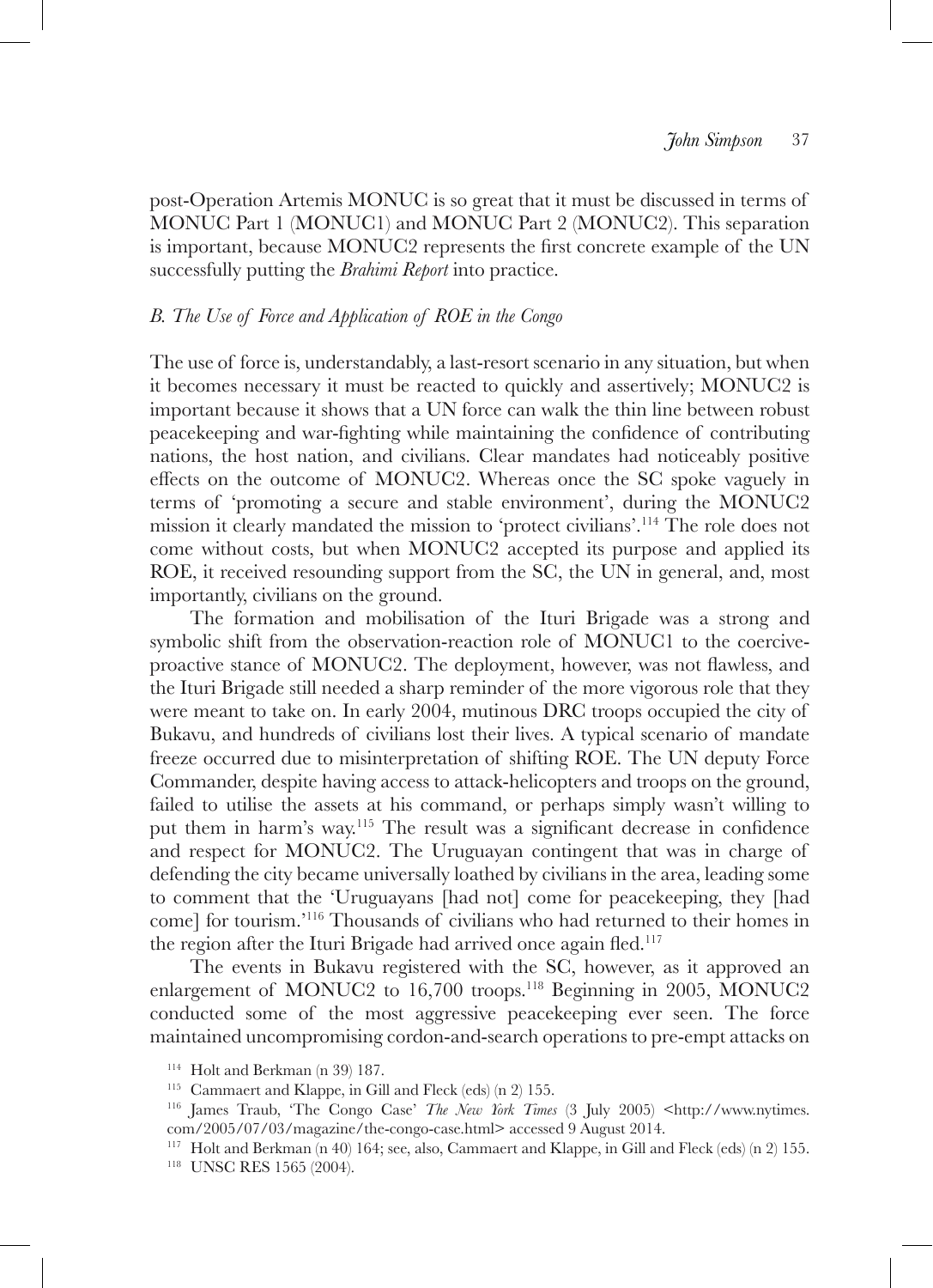local villages, which by June 2005 had disarmed almost 15,000 militia members.<sup>119</sup> This, of course, attracted reprisals, as an ambush by a local militia, the Nationalist and Integrationist Front (FNI), killed nine Bangladeshi peacekeepers in February 2005. The reaction of Brigadier General Jan Isberg, the Commander of the Ituri Brigade, to these unfortunate events was important both for the success of the mission and restoring confidence in the assertive role that the UN was taking. Instead of backing off, General Isberg and the Ituri Brigade engaged the FNI during its cordon-and-search operations and killed fifty to sixty militia members during the ensuing firefights.<sup>120</sup> The 3,700-strong Pakistani contingent in particular was noted for its consistent application of the mission ROE to protect civilians. When it encountered Hutu rebel forces with links to the Rwandan genocide, the Pakistani contingent delivered the militia an ultimatum, and then moved in with aerial support to burn the camp to the ground; this was repeated with other armed groups on at least thirteen other occasions by October  $2005$ <sup>121</sup> It is likely that the Ituri Brigade's success was due to the fact that the Pakistani contingent that made up the bulk of its forces all followed the same ROE, both national and UN, and therefore did not have as many national caveats interfering with the mission. The international response to the proactive applications of MONUC2's mandate and ROE was positive, as MONUC2's mandate was further strengthened in March 2005. If coercive action was not expressly allowed before, it was spelled out in plain language in Security Council Resolution 1592, calling for increased cordonand-search operations and coercive tactics.122 This clearly shows the SC and the international community accepting and supporting the more robust application of ROE that MONUC2 had adopted. However, it did not occur without repercussions.

The expansion of the legal use of force in UN operations in situations that justify it is a step in the right direction for UN peacekeeping doctrine, but it must nonetheless be balanced against the repercussions that it causes. MONUC2 is, again, a perfect example. The assertive stance that the mission took had obvious positive effects in its areas of operation, as civilians gained confidence in the peacekeepers and a measure of security was restored. However, outside of the safe areas established by MONUC2, reprisal attacks against civilian populations took place. In addition, not all Non-Governmental Organisations ('NGOs') were willing to be affiliated with a UN mission that used force to achieve its objectives, and some pulled their support.<sup>123</sup> One of the primary purposes for the use of force by a UN mission is to provide for safe and efficient delivery of humanitarian aid to civilian populations. If the loss of support from humanitarian groups and backlash

<sup>&</sup>lt;sup>119</sup> Holt and Berkman (n 40) 165.<br><sup>120</sup> IRIN, 'DRC: UN Troops Killed 50 Militiamen in Self-Defence, Annan Says' (4 March 2005) <http://www.irinnews.org/report/53269/drc-un-troops-killed-50-%20militiamen-in-self-%20 defence-annan-says> accessed 9 August 2014.

<sup>&</sup>lt;sup>121</sup> Holt and Berkman (n 40) 166.<br><sup>122</sup> UNSC RES 1592 (2005); see, also, Holt and Berkman (n 140) 165–166.<br><sup>123</sup> Holt and Berkman (n 40) 157.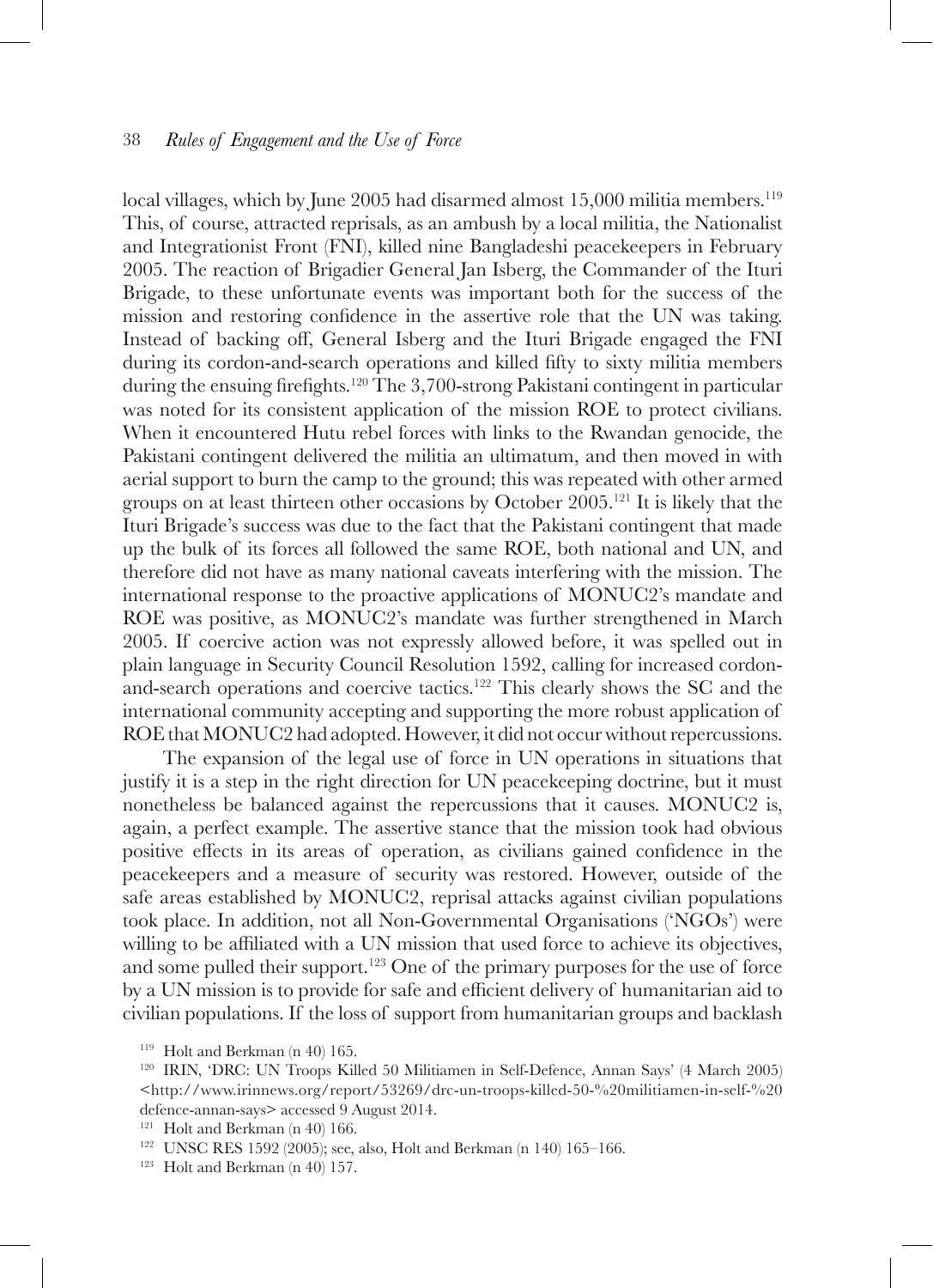by militias outweighs the ground gained by applying mission ROE robustly, the decision to use force must be carefully analysed. These phenomena are foreseeable consequences of the proactive application of more permissive ROE, however, and if MONUC2 is an example for the future, then it has certainly vindicated the SC's policy decisions. In 2006, the DRC had its first democratic elections in 46 years, and in 2010, MONUC transitioned from a military role to a state-building role as it was renamed the United Nations Organization Mission in the Democratic Republic of the Congo (MONUSCO).<sup>124</sup>

# 7. Conclusion

In order for UN missions to be effective and compliant with IHL, the gap between the creation of mandates and the formulation of ROE for UN missions must be closed. The problems with the existing system have, unfortunately, come to the forefront through trial and error on an international scale. No single fix exists; however, MONUC has shown improvements that also serve as indicators of what solutions do in fact make a difference to mission efficacy when ROE are applied by soldiers on the ground.

UNPROFOR's experiences in the former Yugoslavia show that a Chapter VI mandated peacekeeping force cannot simply be incrementally adapted to become a Chapter VII mission. Not only does it risk infringing upon IHL by inviting mandate creep and inconsistent application of mission ROE, but it endangers the perceived impartiality of the force in general.125 The relative failure and success of MONUC1 and MONUC2 reaffirm this lesson. MONUC1 was given a patchwork mandate that hinted at Chapter VII but remained Chapter VI, with a force that was hesitantly increased over time. MONUC2, on the other hand, was given a clear Chapter VII mandate with equipment and ROE to apply it. Another cause of misinterpretation comes from a lack of standardisation in ROE application, often due to national caveats that restrict soldiers' actions. The frozen mandate that results is equally dangerous for peacekeepers as for civilians and the mission. The SC must make efforts to standardise ROE before sending a mission to a conflict zone, and must refrain from scaling up the mission's ROE too frequently over the course of the mission.

The development of clear ROE for international missions comprised of multi-national contingents is a daunting task; however, it is essential in order for peacekeeping forces to remain effective in the twenty-first century. UN ROE will always be more restrictive than war-fighting, but must remain permissive enough to allow intervention where it is necessary; they must be flexible enough to allow local commanders to adapt to situations on the ground, but rigid enough to prevent mandate creep and the potential violation of international law. They must

<sup>125</sup> Gray (n 175) 227.

<sup>124</sup> UNSC RES 1925 (2010).